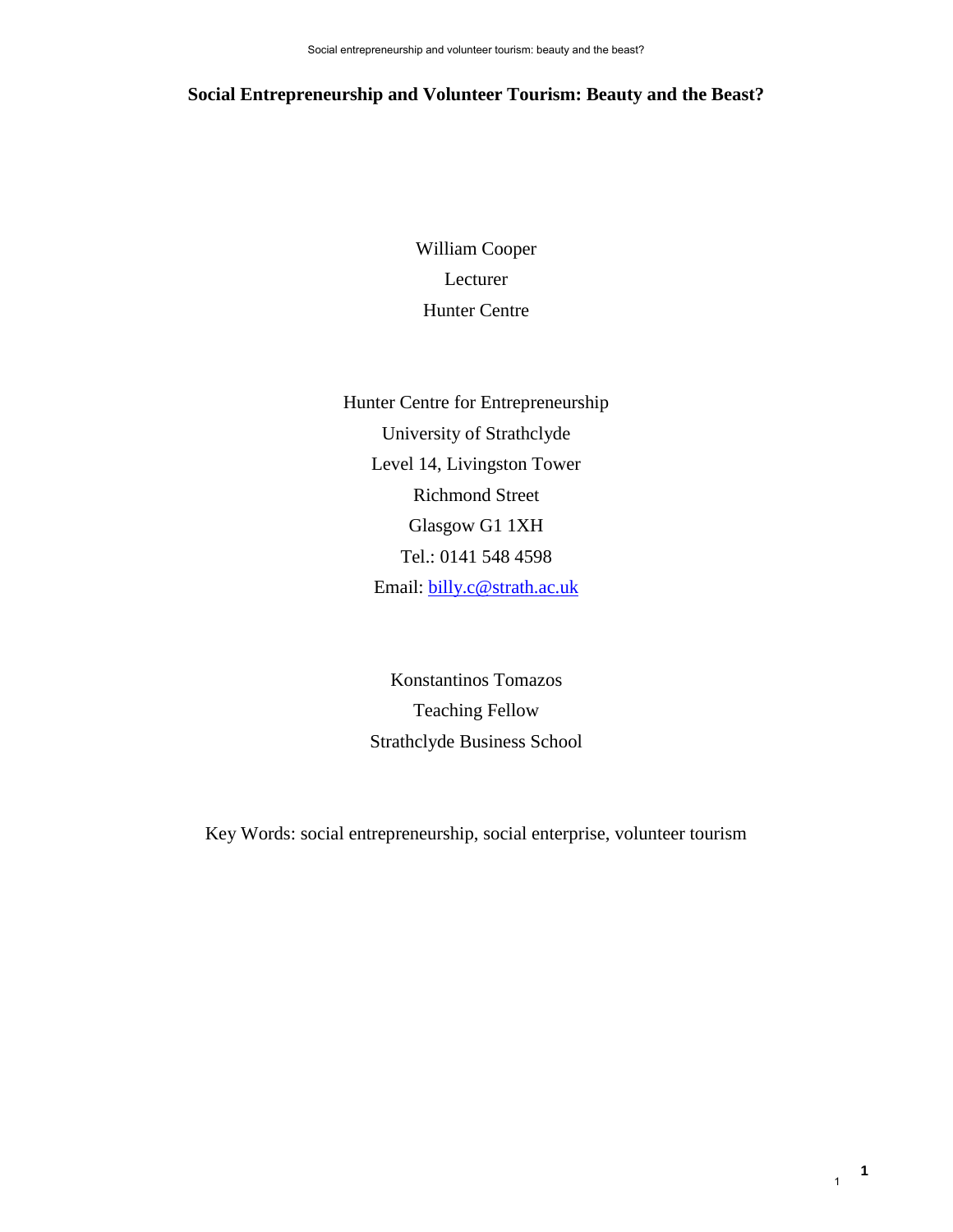## **Abstract**

# **Objectives**

This paper highlights definitional issues for social enterprise. The question of what might be considered to constitute a social enterprise and the importance of clarification of such is discussed. The volunteer tourism sector is presented as an example of the social enterprise genre. The paper highlights the need for further research into the nature of social enterprises such as the volunteer tourism business.

# **Prior Work**

Definitions of entrepreneurship and social entrepreneurship are often unclear, therefore categories may be disputed within the genre (Morrison 1998, Bridge, O"Neill and Martin 2009). This paper argues that while given organisations may be argued to sit within the genre of social entrepreneurship, there is a need to clarify their position therein. The volunteer tourism sector is presented as a business sector which comes within the parameters of social enterprise and for which there is a clear need for further clarification regarding the nature of the business. The paper explores the espoused theory and the potential similarity or difference with the theory in practice.

# **Approach**

The top forty volunteer tourism organisations by international expansion level were selected from those meeting the research criteria, using the Volunteer Abroad Database. These were then further examined on the basis of their Website content. The 40 organisations selected were examined in relation to key areas of interest based on the International Volunteer Programme Association criteria of ethical practice. The areas of interest for this research were: declared status, pricing policy, diversification, screening of volunteers and involvement of locals.

# **Results**

The results obtained show that there is ambiguity at a number of levels regarding the espoused approaches of the organisations studied and their approaches as evidenced by their operational methods.

# **Implications**

The ambiguous nature of social enterprises is highlighted and a case for volunteer tourism to be considered as a form of social enterprise is presented. Issues are highlighted which clarify the need for further research into social enterprises generally, and volunteer tourism in particular, in order to investigate the range of approaches adopted by different organisations and the impact of such on stakeholders.

### **Value**

This paper contributes to the ongoing debate regarding the nature of social entrepreneurship and related research, where it may be argued that we must clarify the nature of the organisations we choose to examine, and the criteria we choose against which to do so. Debates in the social entrepreneurship literature and in the volunteer tourism literature are aligned and the complexity involved in attempting to evaluate the impact of volunteer tourism enterprises, and their claimed and actual modes of operation at the business and ethical levels highlighted.

# **Introduction**

The entrepreneurial domain encompasses social entrepreneurship, which may be argued to underpin much of what is referred to as social enterprise. Within the social enterprise genre the "raison d"etre" is often claimed to be the betterment of those in need. This paper argues that the volunteer tourism sector

 $\mathcal{L}$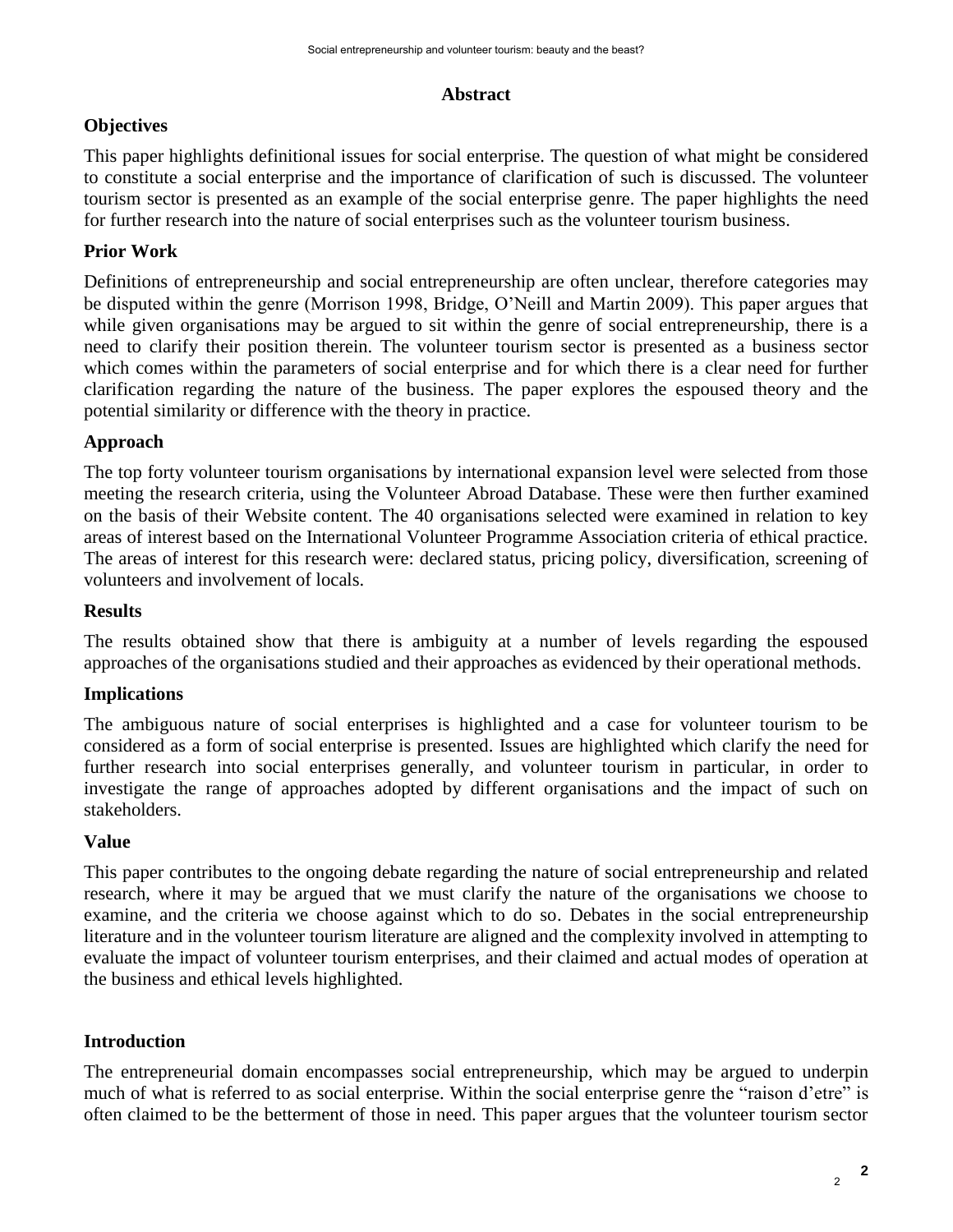may be considered an example of this genre and highlights the need for further research into the nature of the volunteer tourism business.

The realm of entrepreneurship is such that definitions are unclear and therefore categories may be disputed within the genre (Morrison 1998, Bridge, O"Neill and Martin 2009). The entrepreneurial domain may be argued to encompass social entrepreneurship and social enterprise. There is however considerable debate regarding definitions, categories and boundaries involved. This paper argues that volunteer tourism organisations may be argued to engage in social enterprise, given their espoused social mission. Where these organisations have acted in an entrepreneurial manner, such social enterprises may also be reasonably considered to come within the banner of social entrepreneurship.

Volunteer studies have tended to treat volunteers as a homogeneous group. This approach fails to consider the diversity and proliferation of volunteer activities, which has created a level of ambiguity may be argued to constitute a gap in the literature.

This paper contributes to the ongoing debates regarding the nature of social entrepreneurship and of volunteer tourism and aligns debates in the social entrepreneurship literature with those in the volunteer tourism literature. The ambiguous nature of the volunteer tourism business and the need for further research in this area, in order to investigate the range of approaches adopted by different organisations and the impact of such on stakeholders, is highlighted. It also highlights the complexity involved in attempting to evaluate the impact of volunteer tourism enterprises and their claimed and actual modes of operation at the business and ethical levels.

## **Social Entrepreneurship and Social Enterprise**

The terms social entrepreneurship and social enterprise are considered by some to be synonymous while others would argue that social enterprise is a subset of social entrepreneurship (Nicholls, 2006)Social entrepreneurship may be considered to sit within the social economy as well as the commercial economy. Thus organisations within the social enterprise genre may be found straddling across the public sector, the private sector and the so called third sector of the economy. Social entrepreneurship and the resultant engagement in social enterprise is not a new phenomenon although it has gained significantly higher profile over recent times.

Social entrepreneurship may be argued to be a form of re-labelling of activities with a focus on human welfare, which may be traced back to the early 19th Century. The credit for coining the term "social entrepreneur" is attributed to William Drayton, who founded one of the first organisations "Ashoka" in 1980 in order to fund social entrepreneurs. In order to understand the rise in profile of social entrepreneurship it is important to reflect on the changes which have taken place in society generally. There is a clear progression historically from work which benefited the immediate family, to work for a third party in return for desired reward, either at the private or, where this third party was in government, at the public service level. Equally there is historical evidence to show the existence of organisations which operated primarily to provide social benefit. Over the course of the 20th C populations have increased, technology has developed rapidly and high volume workforces are no longer required either in the public or private sector. This has led to the situation where the welfare state is considered to be struggling to provide. This in turn has given rise to the increased focus on the benefits of having a third sector contribution and the increased attention to the sphere of social entrepreneurship (Bridge, Murtagh and O"Neill, 2009). The evidence suggests that the social economy and the organisations which are grouped within its banner tend to gain momentum at times of economic downturn, such as the economic collapse of 1929 – 32, which gave rise to the formation of co-operatives relating to food and housing. It may be argued that the current interest in the social economy reflects the difficulties regarding employment and the welfare state, which developed in the 1970"s (Amin, Cameron and Hudson, 2002).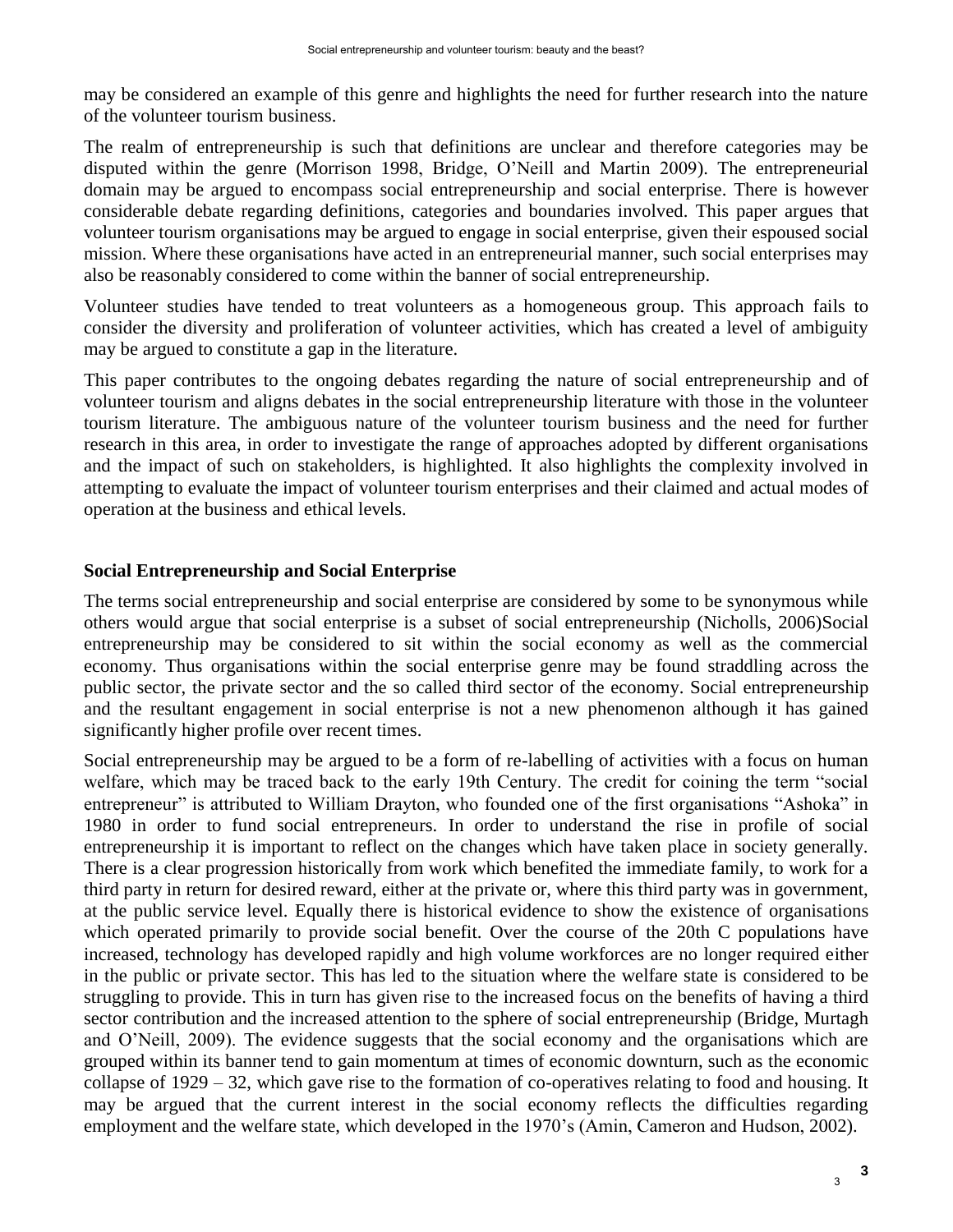It may be argued that "Social Enterprises" are needed in order to address issues of social exclusion and to bring excluded groups into the labour market. It may also be argued that in order to have social enterprises we require the active involvement of entrepreneurs prepared to engage in social entrepreneurship. Although there is still disagreement regarding categorisations and definitions of the third sector (Pearce, 2003, Bridge, Murtagh and O"Neill, 2009), and of entrepreneurship (Morrison 1998 , Bridge, O"Neill and Martin 2009) and of the concept of social entrepreneurship and social enterprise (Nicholls 2006, Nicholls 2008), as Bridge, Murtagh and O"Neill (2009) point out, definitions are generally developed for a reason and those reasons are likely to differ, giving rise to differences in definition. As the authors remind us:

" … fashions change and what was at one time popular to promote can later lose favour … "

(Bridge, Murtagh and O"Neill, 2009, p63)

The authors point out that in Northern Ireland in the late 1980"s into the early 1990"s the term "community business" was in use, but by 2006 this had become "social entrepreneurship".

It is generally accepted that organisations in the third sector are driven by social aims and that the "triple bottom line" involved means that they should be judged not simply in terms of their financial performance but also in relation to their social and environmental objectives. Some would add ethical objectives to the equation which might be argued to constitute a quadruple bottom line (Bridge, Murtagh and O"Neill, 2009). As the authors point out the non-economic objectives involved may vary greatly across organisations. Equally the legal form adopted by third sector organisations may vary from a trust to a partnership or limited company. It may be argued that the dividing line between commercial and social enterprises is blurring and that the guiding principle may be argued to be that social enterprises should be values driven, with financial profitability constituting a means to an end rather than an end in itself for organisations in the third sector.

It may be argued that increased activity in the social entrepreneurship and social enterprise sector is required to address the needs-provision gap within society. However, while many social entrepreneurs exist, many would not choose to describe themselves in such terms, nor would they wish to be referred to as such. This reluctance may be argued to relate to the historical stereotyping of entrepreneurs as "flighty" individuals which may be reflected in some "social entrepreneurs" preferring to be considered as community leaders (Thompson 2002, Bjorn, 2008). It may be further argued that social entrepreneurs are focussed on caring and helping rather than making a profit per se, and that the main domain of the social entrepreneur is within the voluntary sector. That said, it may also be argued that social entrepreneurship may be seen in profit-seeking businesses. In short, a range of categories may be considered to fit within the umbrella term of social entrepreneurship as highlighted by such as Thompson (2002). (see Figure 1)

| <b>Activity</b>                | <b>Focus</b>                                                                                                                                                   |
|--------------------------------|----------------------------------------------------------------------------------------------------------------------------------------------------------------|
| Job creation in deprived areas | "urban entrepreneur" – "putting back into the<br>community where they were brought up"                                                                         |
| Business with a social ethos   | Social / or Environmental ethos – unemployed act as<br>vendors / may have international dimension – address<br>3rd world issues $-$ e.g. Big Issue / Body Shop |

|  | <b>Figure 1: Social Entrepreneurship Activities</b> |  |
|--|-----------------------------------------------------|--|
|--|-----------------------------------------------------|--|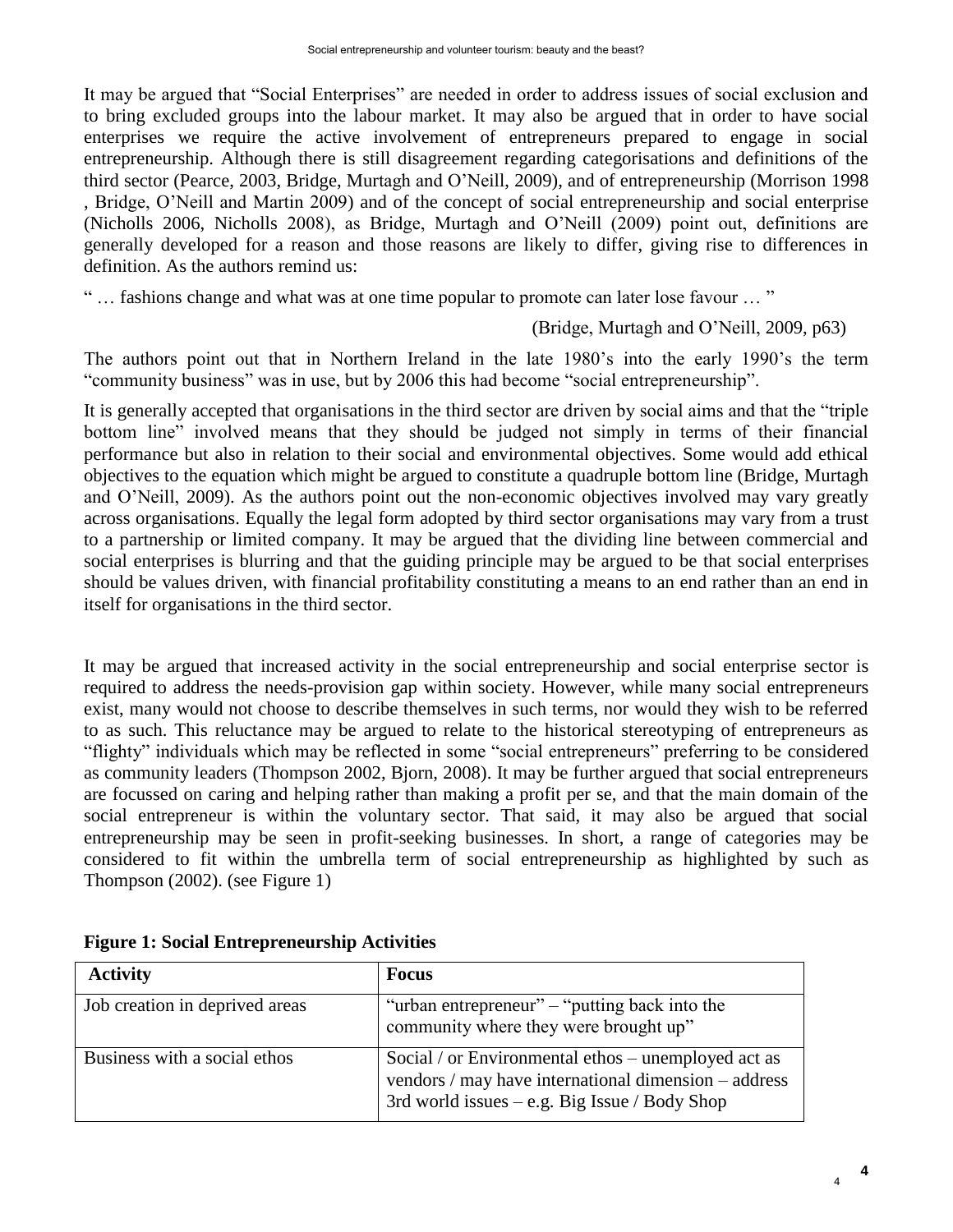| Support and advice agencies                                      | Councils for voluntary advice, citizens advice<br>bureaux, local advice groups re bereavement / specific<br>illnesses / financial advice / better living |
|------------------------------------------------------------------|----------------------------------------------------------------------------------------------------------------------------------------------------------|
| Opening or re-using buildings or<br>facilities                   | Building is key resource – may use existing more<br>intensively / renovate / or build from scratch (e.g.<br>hospices / community halls                   |
| Preservation of community buildings                              | Historic / local community significance                                                                                                                  |
| Provision of new public-use facilities                           | e.g. better street lighting / disabled access to facilities                                                                                              |
| Replacement of lost services in<br>declining or isolated areas   | e.g. village shop / post office / transport in rural areas                                                                                               |
| Provision of skills training                                     | Linked to job creation in deprived areas                                                                                                                 |
| Personal development training<br>opportunities                   | Emphasis on all round personal development and<br>"new horizons" rather than specific skills                                                             |
| Living (accommodation) or<br>rehabilitation facilities           | Focus on threatened and vulnerable individuals /<br><b>YMCA</b> / Salvation Army (hostel provision)                                                      |
| Community "feel-good" activities                                 | Special events / street parties / local music festivals /<br>village competitions etc                                                                    |
| Hospices etc                                                     | Specific fund raising for a building dependent activity<br>linked to health and welfare                                                                  |
| Sports coaching etc for young people                             | Volunteer activity – requires some form of physical<br>base or asset                                                                                     |
| Organised occasional help or<br>activities for the disadvantaged | e.g. lunches at Xmas / trips for disabled / relief for full<br>time carers (Rotary club / Faith communities -<br>equivalent of corporate entrepreneurs)  |
| Fund raising for a cause                                         | Run events to fund raise (e.g. BBC / local<br>entrepreneurs)                                                                                             |
| Members' credit union                                            | Keeping people away from loan sharks                                                                                                                     |
| Support activities for specific and<br>discrete groups           | Help people from a similar society (e.g. ethnic /<br>religious group)                                                                                    |
| Spread the word action groups                                    | Raise awareness / profile – influence others /<br>advocacy $\&$ campaigning – may include research<br>element                                            |
| Community-based support activities                               | Helping others – generally without having dedicated<br>physical base (e.g. neighbourhood watch)                                                          |
| Local volunteer groups                                           | e.g. scouts / guides etc $-$ often use facilities belonging<br>to others                                                                                 |

(Compiled from Thompson, 2002)

We may categorise as social enterprises those businesses that demonstrate they operate with social change impact as an organisational priority, rather than simply profitability or return on investment.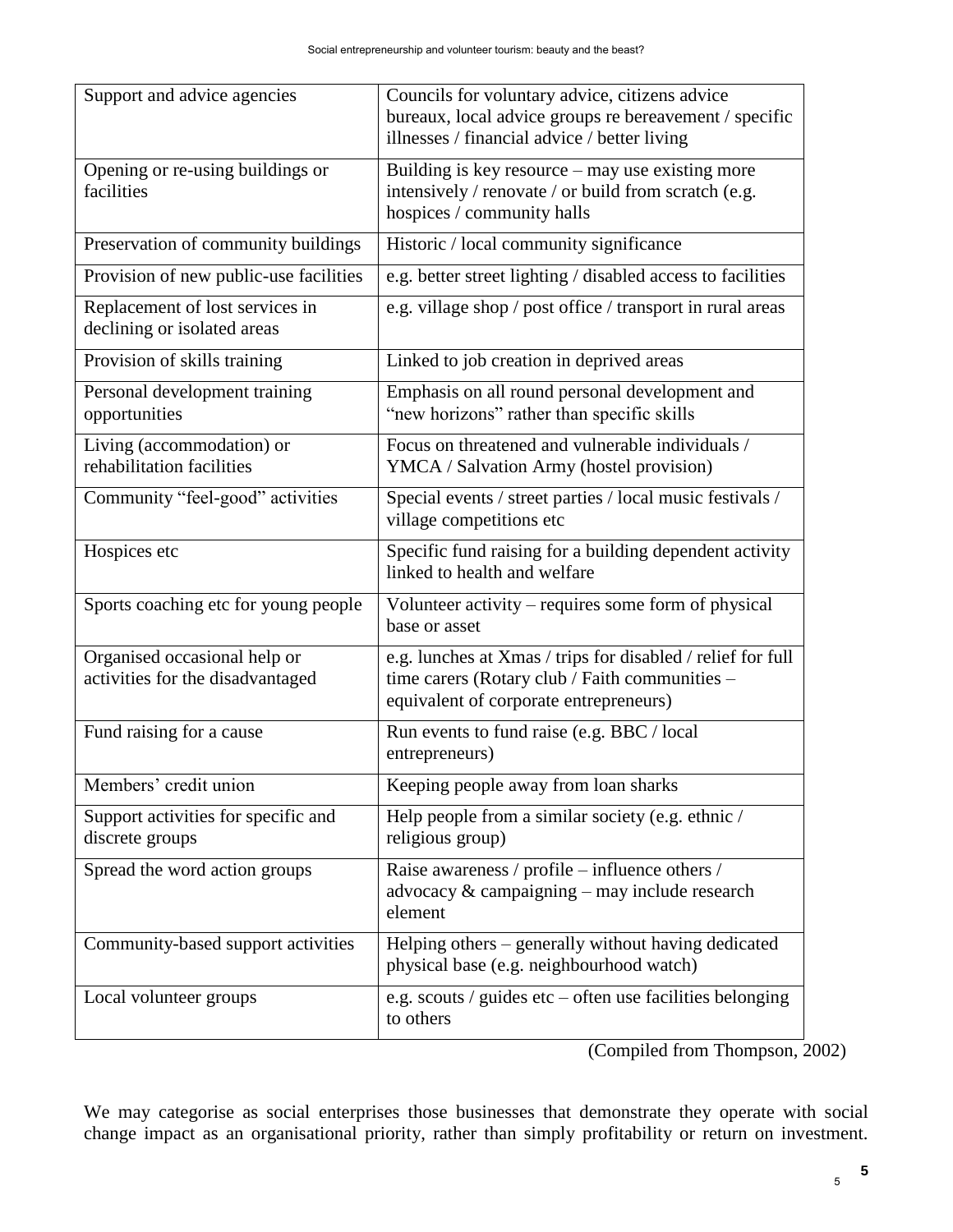From this perspective it may be argued that we are now dealing with a relatively new paradigm, which sees the amalgam of profit making businesses that have their main focus on bottom line profit making with social entrepreneurs who have a focus on their specific social mission (Sagawa and Segal 2000).

Social entrepreneurship may be considered to be a merging of concepts that do not naturally combine well, that of making profit within a market driven capitalist approach and that of providing social services in relation to community need (Roper and Cheney 2005). The development of the concept of social entrepreneurship may be considered in relation to the social impacts of developments within society and the knock on effects for community groups, particularly in relation to social services (see Figure 2).

| <b>Timeline</b>    | <b>Major Event</b>                                                                                                                                    | <b>Impact on Community</b>                                                                                                                                                                               |
|--------------------|-------------------------------------------------------------------------------------------------------------------------------------------------------|----------------------------------------------------------------------------------------------------------------------------------------------------------------------------------------------------------|
| $1945 -$<br>1970's | Keynesian model of social<br>democracy in place                                                                                                       | Fixed exchange rates guarding inflation<br>High level of employment<br>Social services provided by the state                                                                                             |
| 1974               | Major oil shortage                                                                                                                                    | Rising inflation                                                                                                                                                                                         |
| 1980's             | New Paradigm in place<br>Laissez-faire or free market neo-<br>liberalism                                                                              | Deregulated markets<br>Privately owned enterprises<br>Corporatisation / Privatisation of previously state-<br>owned assets                                                                               |
| 1987               | Policy deregulation in capital and<br>securities markets                                                                                              | Growth in financial trading leading to economic<br>instability                                                                                                                                           |
| Late<br>1990's     | Neo-liberal model considered as<br>not ensuring welfare of all in the<br>community<br>Reduced revenue from taxes<br>Technical advances in health care | Growing gap between rich and poor<br>Government responsibility for social provision<br>(health, education etc.)<br>Increased expectancy therefore increased cost of<br>meeting community needs and wants |
|                    | Increased life expectancy<br>Rise of compromise models<br>known as "the third way"                                                                    | Free Market approach for business sector<br>Emergence of "Social Entrepreneurship"                                                                                                                       |

**Figure 2: Development of Social Entrepreneurship Concept** 

(Roper and Cheney 2005)

The developments shown in Figure 2 may be argued to have underpinned the approach to economics referred to as the third way. This approach attempts to deal with the situation where the state cannot provide all that it once did by allowing Government to retain responsibility for social services such as health and education, while enabling the business elements to enjoy a free market environment. Resistance to this third way approach may be argued to be reflected in a resistance to social entrepreneurship (Roper and Cheney 2005). It may be argued that on one hand social entrepreneurs do good work, for which they are now receiving well deserved credit, but on the other hand that they are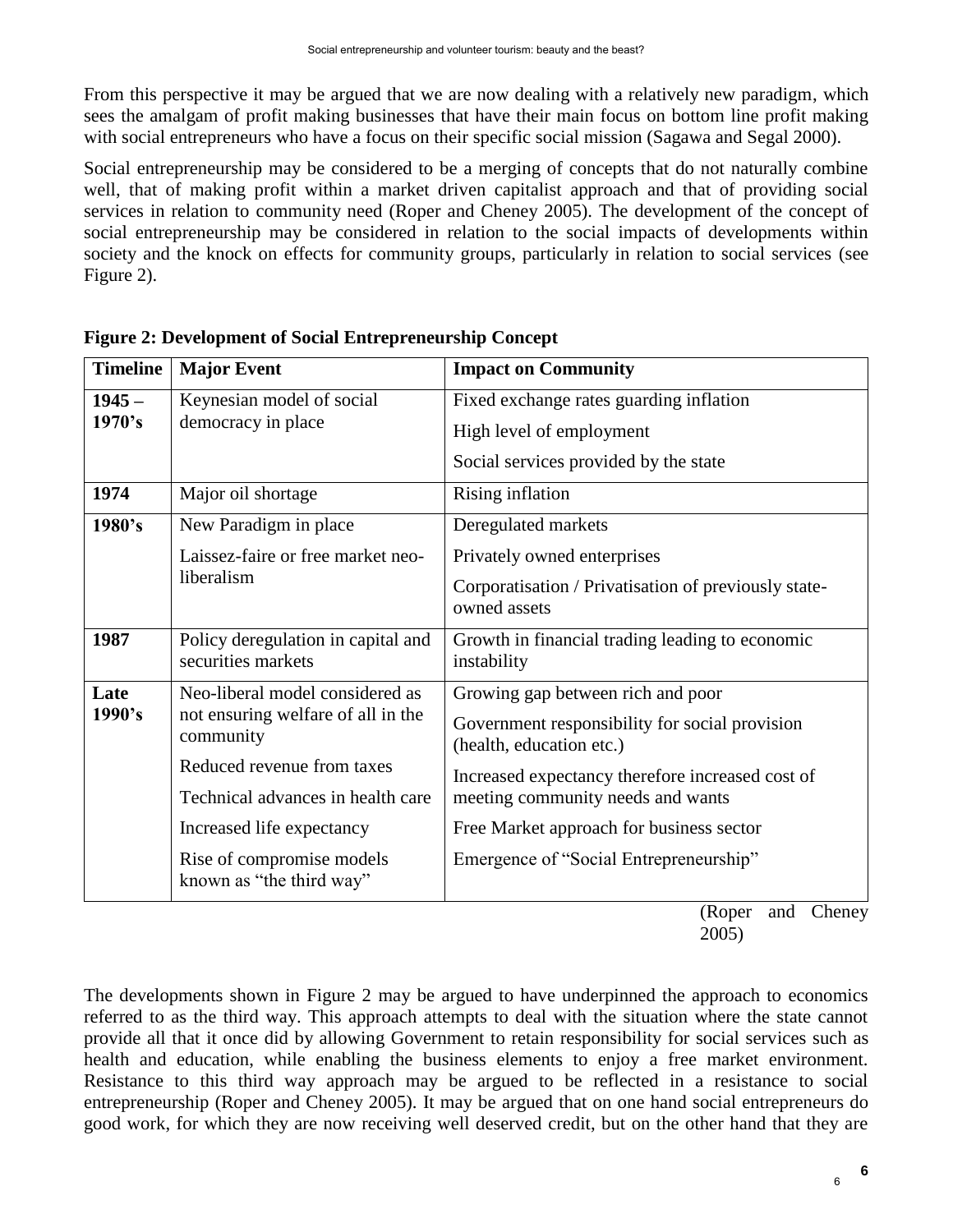addressing issues that should be properly addressed by those in government (Barendsen and Gardner 2004).

It is generally considered that social entrepreneurship, including corporate social entrepreneurship, and the related social enterprises are likely to be driven by personal values rather than straightforward economics (Hemingway 2005). Personal experience of a traumatic or transformative event is a fundamental impact factor for many social entrepreneurs and the increased focus on social entrepreneurship may reflect dissatisfaction with the operation of existing charities or foundations. It may be argued that the selective targeting of specific groups considered underprivileged in some way then facilitating some form of aid for such groups constitutes a social service. It may be further argued that to do this within the context of an entrepreneurial business constitutes a social enterprise. Volunteer related organisations generally sit within the social economy and may be argued to belong within the third sector category and within that to constitute entrepreneurial entities with a social emphasis, therefore to come within the banner of social entrepreneurship and social enterprise.

Given the differing philosophical standpoints involved here, the concepts of social entrepreneurship and social enterprise may be regarded as entirely positive, entirely negative, or somewhere in – between.

Social enterprises may be defined as organisations which seek to address social problems using business solutions, demonstrating both financial and social returns. It may be argued that such enterprises should be distinguished from others who may be socially oriented but do not seek to run as a business (Thompson and Docherty 2006). It may be further argued that social enterprises stem from acts of social entrepreneurship.

Thompson and Docherty (2006) suggest determining characteristics for a social enterprise:

- They have a social purpose.
- Assets and wealth are used to create community benefit.
- They pursue this with (at least in part) trade in a market place.
- Profits and surpluses are not distributed to shareholders, as is the case with a profit-seeking business.
- "Members" or employees have some role in decision making and/or governance.
- The enterprise is seen as accountable to both its members and a wider community.
- There is either a double- or triple-bottom line paradigm.

(Thompson and Docherty 2006 p362)

### **The Importance of Motivation**

As Bridge, Murtagh and O"Neill (2009) point out, we tend to classify according to the observable business entity, rather than seeking to ascertain the underlying motivation of the founder / entrepreneur. It may be argued that clarification of the underlying motivation is essential when attempting to classify the genre to which social entrepreneurs and their related enterprises truly belong. It may also be argued that wanting money may be regarded as a proxy for needs, given that money may be used to satisfy needs. That said, some would argue that money cannot be used to satisfy needs at the higher level of self-actualisation. Helping others may offer such satisfaction and may therefore be considered by some to be of equal or greater importance than money and may therefore be considered to have a high utility value. Many third sector organisations depend on volunteer labour, which may be argued to constitute a symbiotic relationship whereby the volunteer gets the benefit of feeling they have made a contribution to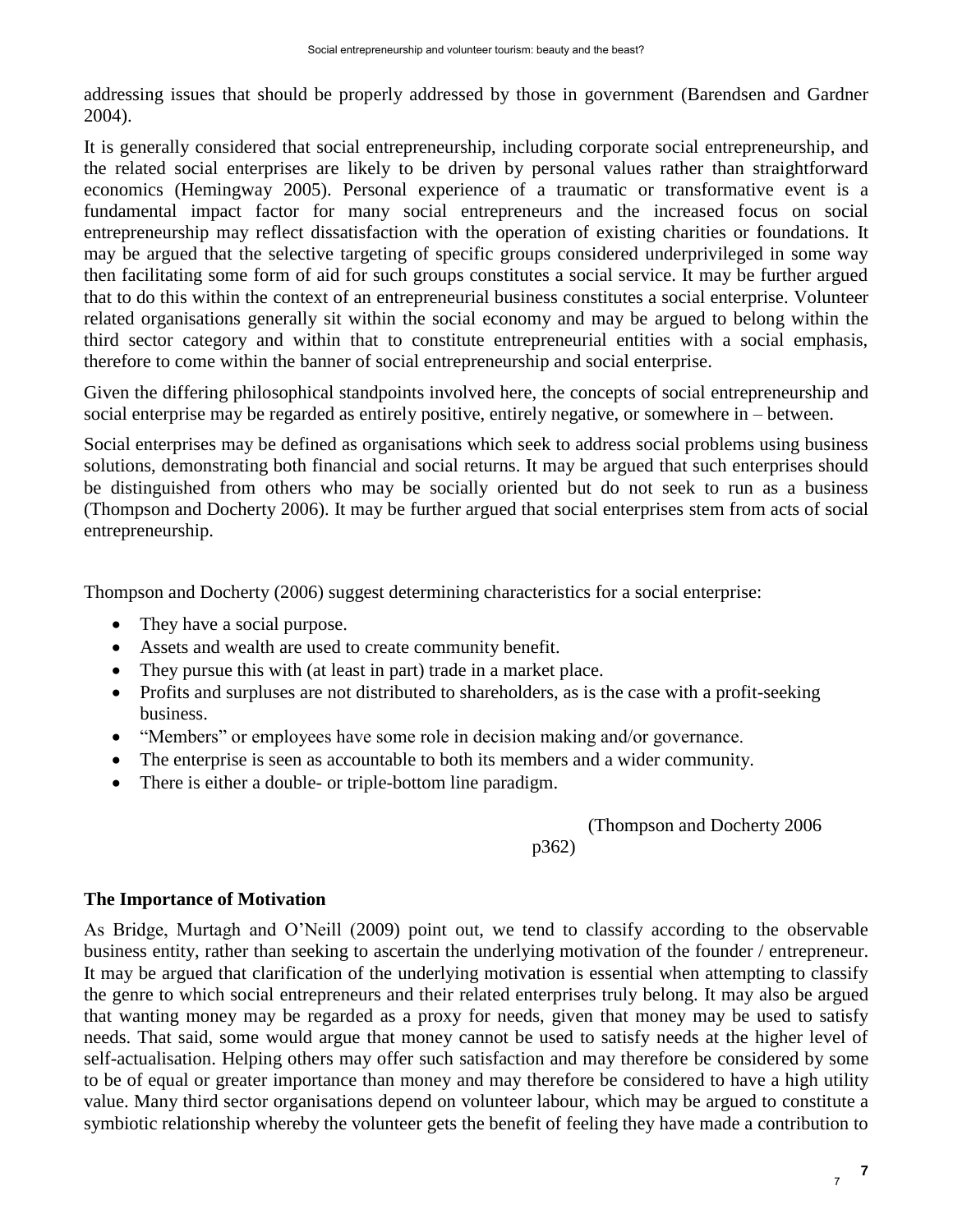the cause and arguably a level of personal development, while the organisation gets the labour input they need.

There are currently two prominent models relating to motivation in the literature: The Two-Dimension Model and The Three-Dimension Model. The Two-Dimension Model considers Egoistic and Altruistic Motivation. Egoistic Motivation in this model is related to tangible rewards and it argues that volunteering is directed towards an ultimate goal of increasing the participant"s welfare. Altruistic Motivation in this model holds that the volunteers" actions have the ultimate goal of increasing the welfare of others (Clary and Miller, 1986; Frisch & Gerrard, 1981; Horton-Smith, 1981; Latting, 1990). The Three-Dimension Model considers Altruistic, Material (Egoistic) and Social Motivation. The term social is used to describe access to social contacts or as fulfilling a social obligation to society (Adams, 1980; Fitch, 1987; Knoke & Prensky, 1984).

It is generally accepted that standard economic models are based on the assumption of self-interest having priority over the interests of others. Such assumptions may well be inappropriate when we are dealing with organisations within the third sector and individuals who are primarily mission, rather than profit, driven.

Social enterprises operate within the third sector and may be geared to directly delivering environmental benefits, or promoting such outcomes more indirectly by operating in an environmentally sustainable way, and promoting ethical behaviour. It may be argued that the efforts made by volunteer tourists in projects are geared to improving the lives of indigenous populations. Volunteer tourism organisations generally demonstrate entrepreneurial behaviour and engage in socially beneficial projects with espoused values relating to concepts such as sustainability. From this perspective it may be argued that Volunteer Tourism may be regarded as coming within the category of third sector and to constitute a form of social enterprise as it generally seeks to offer provision where the private or public sector either will not or cannot provide.

As with approaches to evaluating the third sector generally, Volunteer Tourism may be evaluated in terms of the paradigm in use, the policy underpinning the approach taken, or the expected benefits claimed. Paradigms may be economic / entrepreneurship which emphasises the business element and the financial sustainability which is considered to regenerate the community, socio-economic which addresses gaps in welfare provision, or political / ideological seeking institutional change in a more democratic and participative direction (Bridge, Murtagh and O"Neill, 2009).

While it may be considered that such actions veer towards the altruistic, it may also be considered that benefits are accrued which are of genres other than personal financial gain. One of the benefits frequently highlighted is that of a "warm glow", which may be considered beneficial in the form of stress release and improved mood (Andreoni 1990). The "warm glow" or "soul giving" perspective considers that people gain pleasure from doing good deeds and their actions are not motivated by material benefit, which might be argued to suggest a level of altruism is involved. However, it may also be argued that long term self interest may underlie short term sacrifices (Burnham, 2001).

Altruism may be defined as:

"The principle of living and acting for the interest of others."

(Chambers Twentieth Century Dictionary)

"Consideration for the well-being of other people."

(The Penguin Dictionary of Psychology)

<u>ል</u>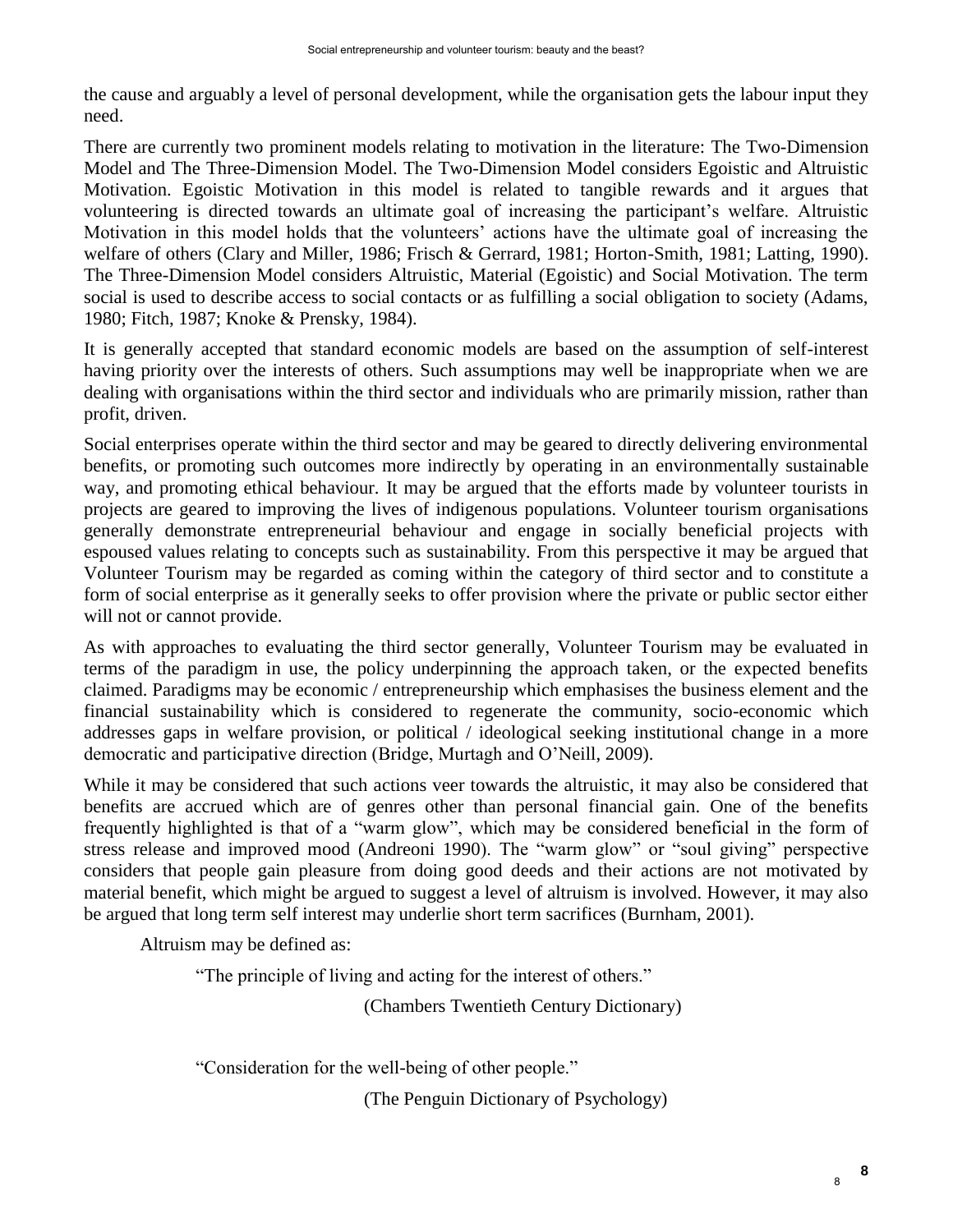Volunteer tourists may be argued to give both money and time, for no personal financial benefit on balance. This may be considered to be evidence that they are placing the interests of others (i.e. the community being served) over their own. On the other hand it may be argued that there are underlying motives which are more self-interest related than concern for others. Self actualization may constitute a gain for those offering their services as a volunteer, as may personal development which may enhance their curriculum vitae and future employment prospects, leading to increased earnings.

Altruistic behaviour is considered to be motivated by concern for others, even where this incurs a personal disadvantage or cost. Many human acts may potentially come within the altruistic spectrum. If we accept that altruism refers to a disposition for unselfish humanitarian acts for the common good, then it may be argued that altruism underpins volunteer tourism, given that volunteer tourists seek to help their fellow man by supporting individuals, groups, or particular causes (Smith, 1995). However, even acts which appear entirely altruistic may be argued to offer benefits to the actor. We are faced with an apparent paradox here in that even where there is no direct financial benefit to act as motivation for the observed behaviour, this does not prove it to be altruistic, yet where there may be indirect benefits of a non-financial nature this does not prove that the motivation is not altruistic. As with other concepts discussed in this paper, a central difficulty relates to definition.

At the extreme edge of the definition range altruistic behaviour may be argued to involve actions contrary to the actor's best interest (Pearce, 1993), while at the other extreme it may be argued that the underlying motive for the actions may be altruistic even where personal benefit results from the action taken. While the existence of altruistic motivation in its pure form may be debated at length, this should not be regarded as an acid test for volunteer motivation. For the purposes of this paper we define altruism as a continuum which ranges from behaviour at one end which may be seen as mutually beneficial although undertaken with the benefit of the recipient as the priority, to the other extreme which involves benefit for the recipient at the total cost of the donor.

Volunteer tourism may be regarded as experiences that make a difference for those in need, which may be taken to suggest a level of altruism (Wearing, 2001). However, the literature also shows that people may become volunteer tourists out of personal interest (Broad, 2003) and that one of the central reasons people go on volunteer holidays is that they want to see the side of a country that they would not have been able to see as 'normal' tourists, by working with the local people and experiencing a total change of life a short period of time (Brown, 2005). Volunteer tourists may be considered to experience living in a different environment where people help each other with solidarity and compassion, or even to live in their own "utopia" (Wearing, 2001). Given that the most likely detrimental impact on volunteer tourists is likely to be one of opportunity cost, relative to options foregone in order to act as a volunteer, the term "altruistic" may be too strong to describe volunteer tourists (see Figure 3).

 $\alpha$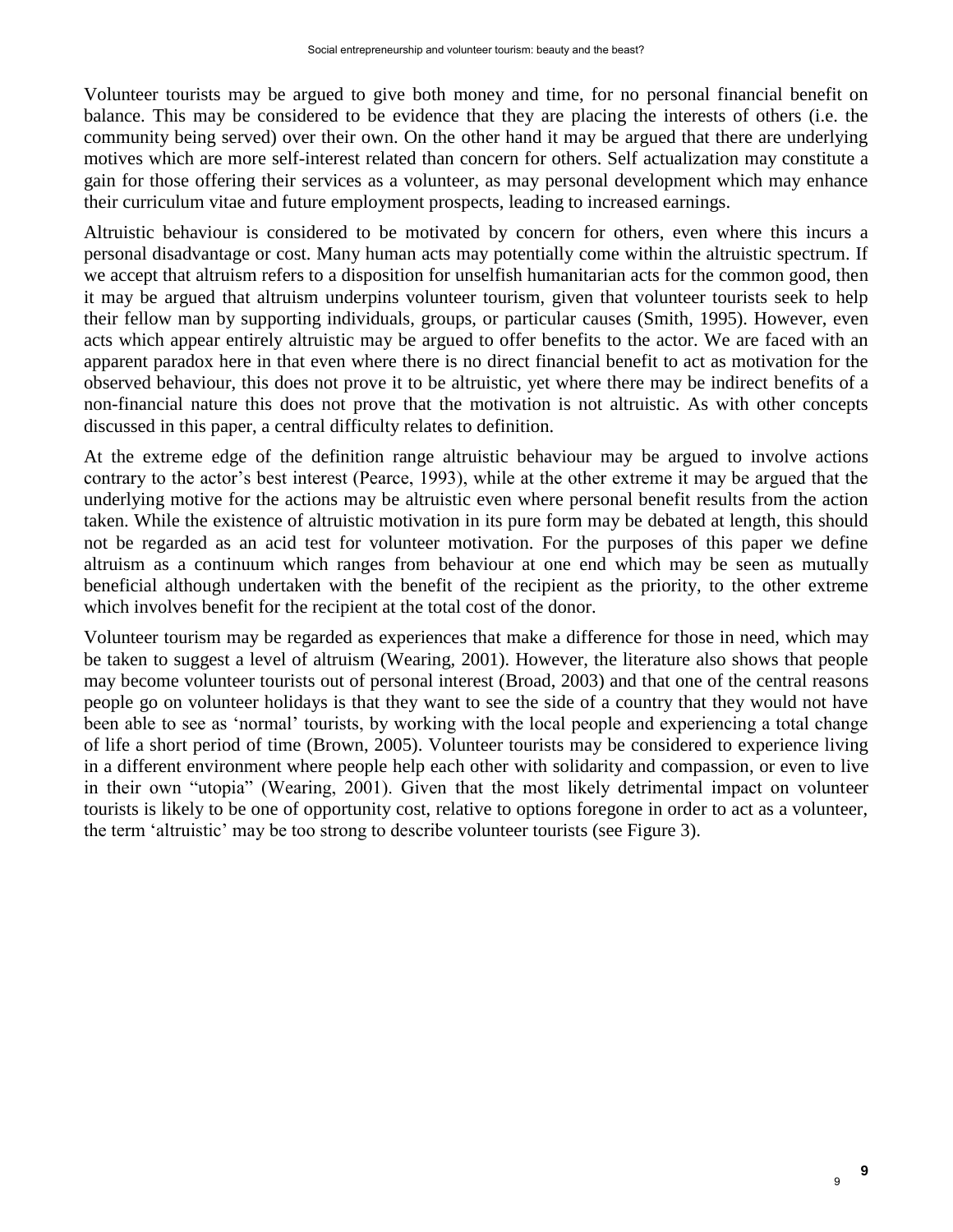| <b>Potential</b><br><b>Sacrifices by</b><br><b>Volunteer</b><br><b>Tourists</b> | <b>Potential Benefits</b><br>for Volunteer<br><b>Tourists</b> | <b>Potential Opportunity</b><br><b>Cost Incurred by</b><br><b>Volunteer Tourists</b> | <b>Cost / Benefit Conclusion</b>                                                    |
|---------------------------------------------------------------------------------|---------------------------------------------------------------|--------------------------------------------------------------------------------------|-------------------------------------------------------------------------------------|
| Payment to<br><b>Tour Operator</b>                                              | Time Spent in<br><b>Chosen Destination</b>                    | Could have spent entire<br>time on holiday for same /<br>similar payment?            | Greater opportunity for<br>inclusion / engagement with<br>local culture             |
| Usage of Leave<br>from Work                                                     | Feel-good Factor                                              | Could have used time for<br>more selfish pursuits /<br>personal gain                 | Greater likelihood for self<br>actualisation than with a routine<br>holiday package |

**Figure 3: Potential Costs Incurred by Volunteers** 

It may be argued that such 'sacrifices' on the part of volunteer tourists are offset, as they may be benefiting in other ways, such as travel and adventure, personal development etc. As Figure 4 shows, it may be argued that volunteer tourists make financial sacrifices by parting with their money, but in return they have a holiday. They also may be said to sacrifice their time by taking two to four weeks off from work, but that cost is also offset as such holidays are generally taken with pay (Thomson, 2006).

Research based on retrospective studies indicates that a majority of volunteers considered their assignments had influenced their personal development or careers positively (Reark, 1998). Feedback from volunteers also indicates that the experience was viewed retrospectively as a turning point in their lives (Starr, 1994). It may be argued that the experience gained as a volunteer tourist is likely to lead the individual volunteers to become more broad-minded, content and relaxed in the long term (Broad, 2003).

When we look at the arena of volunteer tourism in some detail it becomes clear that there are potential benefits, not only for individuals, but also for organisations involved in volunteer tourism (see Figure 4).

| <b>Stakeholders</b>                 | <b>Volunteer</b><br><b>Tourists</b>                                                                             | <b>Volunteer Tourism</b><br><b>Organizations</b>                                                                                                                           |
|-------------------------------------|-----------------------------------------------------------------------------------------------------------------|----------------------------------------------------------------------------------------------------------------------------------------------------------------------------|
| <b>Potential</b><br><b>Benefits</b> | Personal<br>Development<br>Acquisition of<br><b>New Skills</b><br><b>Self Discovery</b><br>Employment<br>Travel | <b>Economic Return</b><br><b>Political Influence</b><br><b>Organisational Power</b><br>Capability to Employ<br>Labour<br><b>Opportunity for Social</b><br>Entrepreneurship |
|                                     | Opportunity<br>Leisure Option                                                                                   | Possibility of Philanthropy                                                                                                                                                |

**Figure 4: Potential Benefits of Volunteer Tourism for Stakeholders** 

It is also clear that there are potential benefits for the host destinations which are derived

from the inputs of the individuals and organisations involved in volunteer tourism (see Figure 5).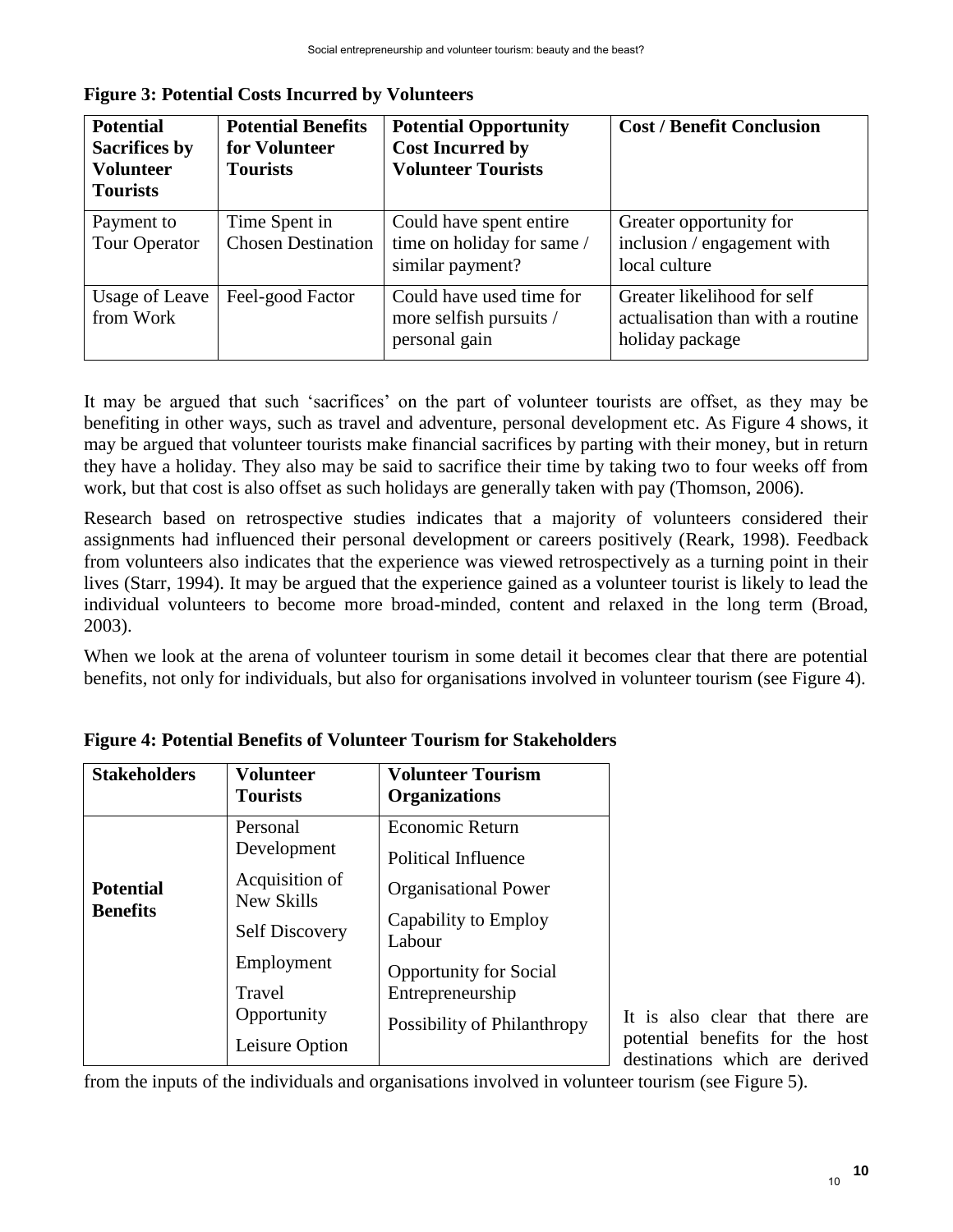| <b>Stakeholders</b>           | <b>Volunteer</b><br><b>Tourists</b> | <b>Volunteer Tourism</b><br><b>Organizations</b> |         |
|-------------------------------|-------------------------------------|--------------------------------------------------|---------|
|                               | Economic                            | Economic                                         |         |
| <b>Potential</b>              | Environmental                       | Development                                      |         |
| <b>Contribution</b>           | Political                           | Infrastructure                                   |         |
| to Host<br><b>Destination</b> | Social                              | Organization                                     |         |
|                               | Development                         | Education/Training                               |         |
|                               |                                     | <b>Increased Awareness/Profile</b>               | F<br>v, |

**Figure 5: Potential Contribution by Volunteer Tourism** 

Present day volunteers may want to believe that their

contributions echo the work done by missionaries and philanthropists of yesteryear, given that their intentions and motivation are as honourable. Volunteering to help may be considered as one way of learning about those who are poor or disadvantaged in some way. It may be argued that the non poor are likely to be attracted to stories that inspire anger or fear but are likely to avoid any that invoke disgust (Horowitz 2002). It may therefore be argued that people are likely to help those who are perceived as innocent victims rather than those who have brought problems on themselves and that the full cost of helping involves money and time. Traditional forms of volunteering were set within established social milieus such as religious or political communities and the motivation for such individuals was generally considered to be of an altruistic nature.

While motives underlying collective volunteering may involve perceptions of duty in relation to specific local communities and such motives may be based on religious traditions of altruism, it may also be argued that motives for "reflexive" volunteers are likely to be pluralist with self directed or instrumental motives existing in parallel with motives stemming from perceptions of duty to or compassion for particular groups.

Given the level of ambiguity surrounding motivational factors and potential rewards, it may be argued that volunteer tourists cannot be characterised as altruistic (Wearing, 2001). An alternative perspective may be that volunteer behaviour may be categorised as "pro-social" rather than altruistic in order to take into account the fact that the acts concerned may be beneficial for the actor (Pearce, 1993).

The "new" breed of volunteers, in the genre of the volunteer tourist, may be argued to be more project focussed, have clear expectations regarding personal benefits to be gained from volunteering, have no particular loyalty to specific organisations and to be selective regarding that which they are prepared to undertake when volunteering.

# **Evaluating the Contribution of Volunteer Tourism**

As with other social enterprises, there is a potential danger of discarding the "baby" with the "bathwater" should we decide to evaluate the contribution / impact of volunteer tourism using only easily measured elements such as direct outputs based on mainstream accountancy principles. Although it is likely to be problematic to evaluate the effect of volunteer work in terms of building community spirit or increasing awareness of the plight of populations around the world and shaping new individuals (Wearing, 2001) it is nonetheless extremely important to take such intangible benefits into account and to reflect on long term outcomes, rather than short term outputs.

It must also be considered that volunteer input may have a potentially negative impact, in that communities might be considered to benefit more from the work of paid professionals than from the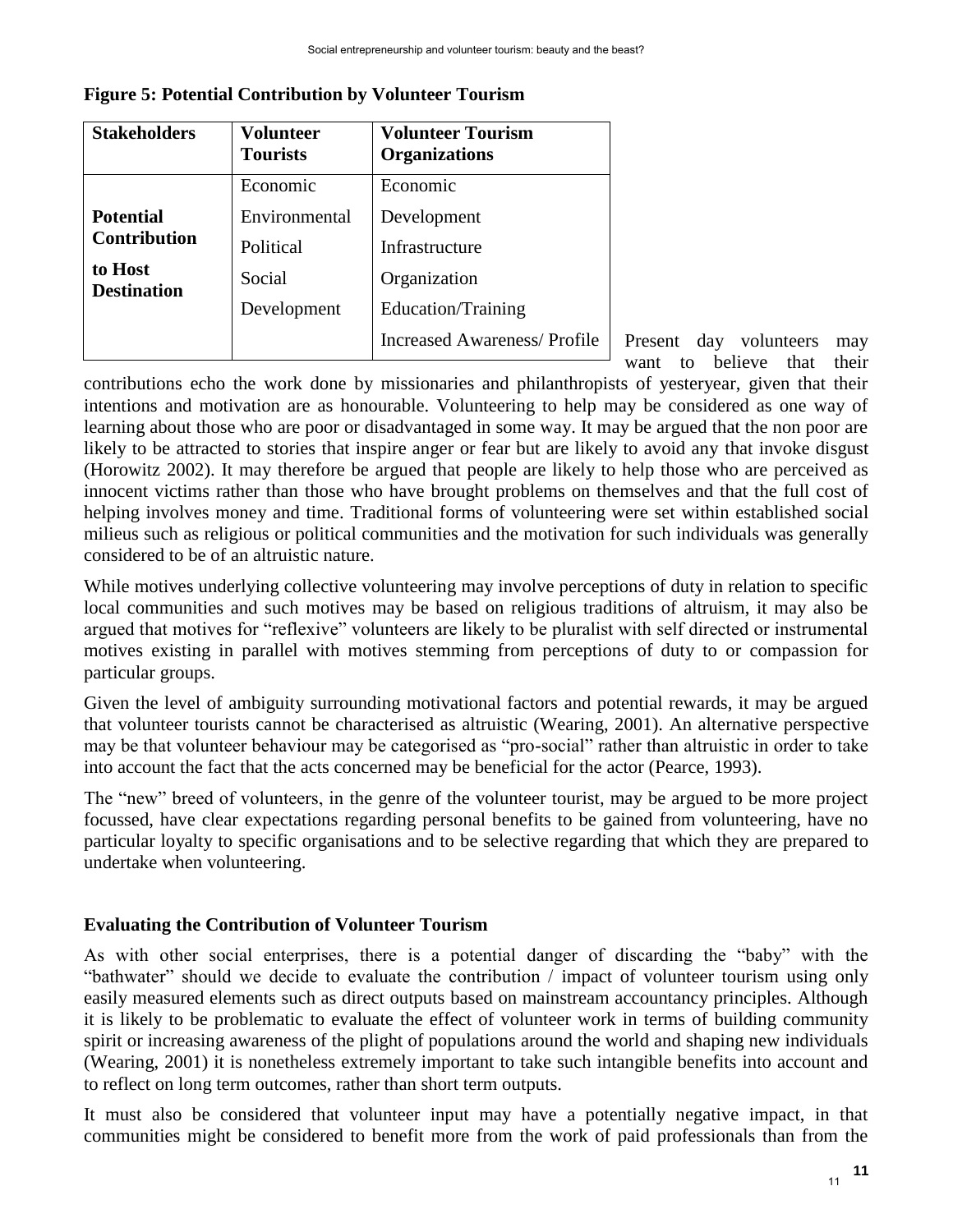work of unskilled volunteers (Knox, 1998). From this perspective it may be argued that while volunteers may manage to offer a valued contribution, their efforts may nevertheless prove to be less efficient or effective than the professional alternative for the community concerned. It should be considered however that this argument is only realistic where alternative resources are available to provide professional input. As with most social enterprises, the input from volunteer tourism may be argued to offer a level of provision where there would otherwise be a complete lack of such.

This paper argues that there are potentially many intangible benefits from the volunteer tourism phenomenon, which are likely to pay dividends for the communities concerned in the long term. As with social enterprises generally, such benefits may be latent in nature and it may therefore be argued that, until sufficient time has passed and the effects of a volunteer project have been reflectively evaluated, it would not be appropriate to judge the contribution of volunteer tourism against professional performance in the immediate to short term.

## **The Importance of Evaluating Organisations that Facilitate Volunteer Tourism**

The likelihood of a range of motivational drivers suggests that in order to succeed and therefore survive, organisations offering work oriented programmes should ensure their programs are meaningful for the volunteers and offer a real contribution to solving real problems for the local community concerned. Given that volunteers desire to "achieve something positive for others" and simultaneously satisfy their desire to experience "the new" it is clearly important that direct contact and cooperation with the indigenous population should be established and maintained. There is also a clear need for volunteers to be prepared well in advance of their trip and provided with adequate reflective follow up on their return home (Rehberg 2005). This sets some parameters against which volunteer tourism organisations might be evaluated.

The literature shows that a wide range of third sector organisations, commercial businesses, educational institutions and government agencies facilitate the volunteer tourism experience (Turner, Miller and Gilbert, 2001; Broad, 2003; Ellis, 2003a; Simpson, 2004).

Volunteer tourism organisations use a range of marketing channels such as brochures and websites, to send a message to potential participants, designed to influence their travel choice. The central message, which appears to be aimed at young volunteers especially, is that they should seize the day and experience life to the full, while doing something worthwhile for someone else. This message is intended to reach a wide audience of willing young people who want to make a change and is often purveyed using quotes from famous people such as authors, or political / religious leaders. Examples include:

"Twenty years from now you will be more disappointed by the things you did not do than by the ones you did do. So throw off the bowlines. Sail away from the safe harbour. Catch the trade winds in your sails. Explore. Dream. Discover".

> (Mark Twain as quoted in various volunteer tourism websites)

The evidence suggests that volunteer tourism promoters use the perception of westerners as benefactors to attract business. A typical example of this may be observed in relation to African countries, where an image of a smiling white girl helping black African people is frequently presented on websites of volunteer tourism organisations (Epprecht, 2004). The literature shows that such stereotypical, clichéd, imagery is not new in the field of tourism marketing, with some material using wording that refers to "Tarzan" and "pulsating African drums" (Geshekter, 1998). The potential impact of national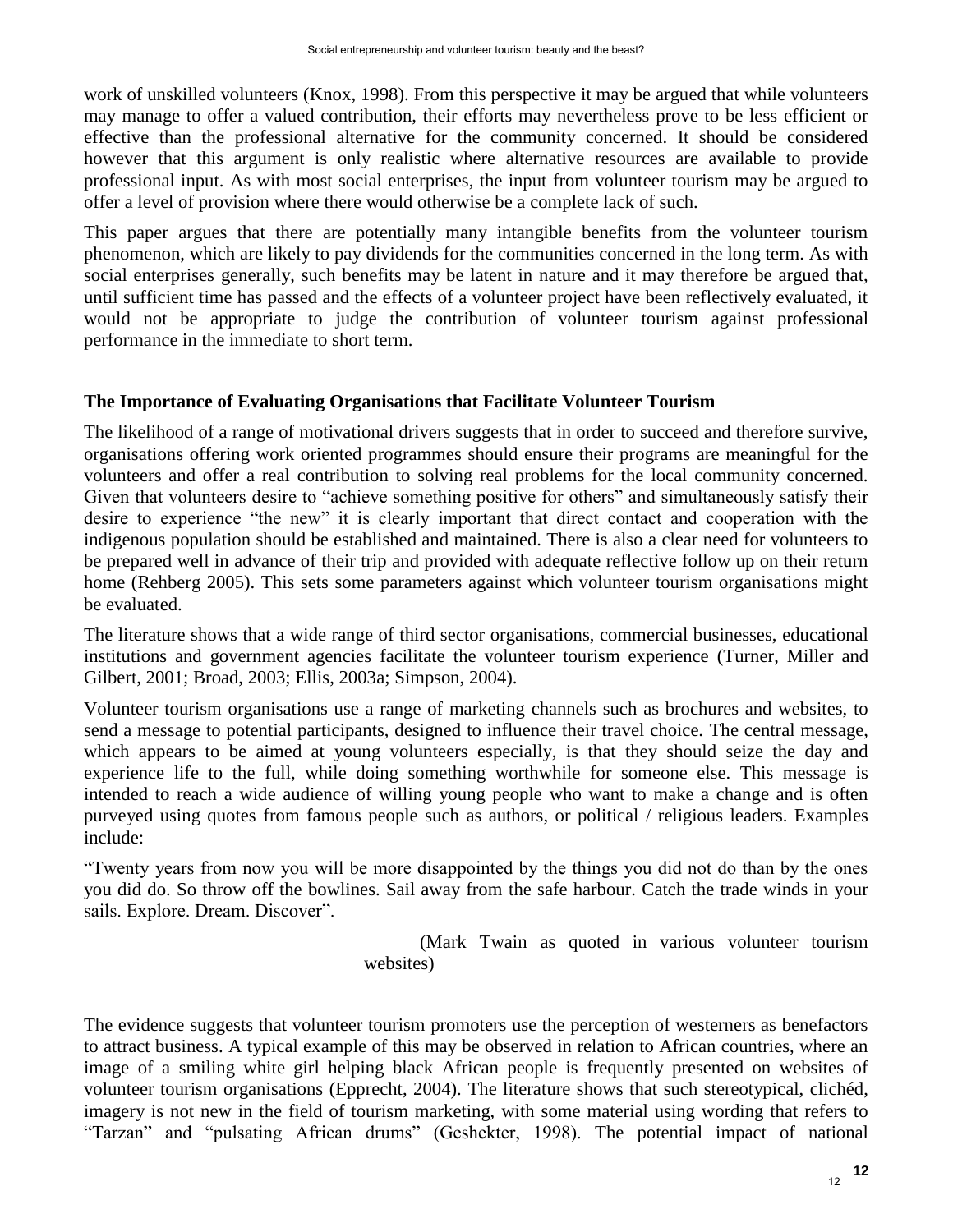stereotyping and underlying colonial attitudes has been highlighted in the literature (Kean, 1998, Wainaina, 2006). It may be strongly argued that such stereotyping of indigenous populations may be reflected in volunteers developing an exaggerated sense of the value of their own labour and the righteousness of their actions, with locals perceived to be needy recipients of aid, or too lazy, incompetent or indifferent to carry out tasks themselves.

Given the espoused focus on the needs of indigenous people and the professed levels of benevolence involved at both individual and organisational levels, it may be reasonably be argued that volunteer tourism should be considered to be a form of social entrepreneurship. In order to consider the validity of such a conclusion however, it is important that we reflect further on the nature of the provision offered and of the supply and demand cycle involved. It is important to consider whether the market is supply or demand driven, which on one hand may be to answer a call for help from a particular group or area in need, or at the other extreme to seek to create a justification to accommodate a project. It may be argued that in answering a call for help the organisation would be demonstrating its position as one of social entrepreneurship, whereas seeking simply to accommodate a project may be argued to be entrepreneurial but commercially so. Such issues bring us to reflect on the ethical side of volunteer tourism, as reflected in the choice of projects and the locations for such.

The message to potential volunteer tourists is generally that they have the moral high ground, being sensitive, exclusive and in fashion. The key question here would be whether commercial profit sits at the heart of volunteer tourism organisations despite the social enterprise related validation for profit driven practices.

The International Volunteer Project Association (IVPA) was set up in 2006 (IVPA, 2007) with a remit to provide certificates of ethical practice to its members who sign up to agreed rules. While this development may be initially considered as welcome and reassuring, it also highlights cause for concern, given that of the 275 volunteer tourism project providers identified in research conducted for this paper, only 30 were registered as members of the IVPA.

The change in tourists' awareness has led to a desire for the new, the authentic, the sensitive and inevitably the more exclusive. The literature shows that volunteer tourism has experienced increased levels of entrepreneurial activity, offering projects for an increasing range of interest (Ellis, 2003b). The doctrine of low volume- high value that underpins alternative forms of tourism has given rise to exclusivity and at the same time high prices. This may be considered as an opportunity for organisations engaged in volunteer tourism to increase their profits by seizing a lucrative high margin business opportunity and providing new authentic experiences for volunteer tourists.

# **Methodology**

Following on from the work of Callanan and Thomas (2003), this paper utilises the existing data within the Volunteer Abroad Database to examine the nature of the market in volunteer tourism and to raise questions relating to any potential matches and mismatches between the data and the espoused approach on the part of volunteer tourism organisations.

The Volunteer Abroad Database was selected as the source of data for this research as it provided the largest and most accessible level of content relating to available opportunities in volunteer tourism.

Within the Database however there is a wide range of projects, not all of which meet the detailed criteria for categorization as volunteer tourism projects for the purposes of this research. In order to qualify as a valid project for this research the projects concerned were required to meet the criteria for tourism (less than 1 yr more than 1 day and not constitute paid employment) and also the criteria for volunteering.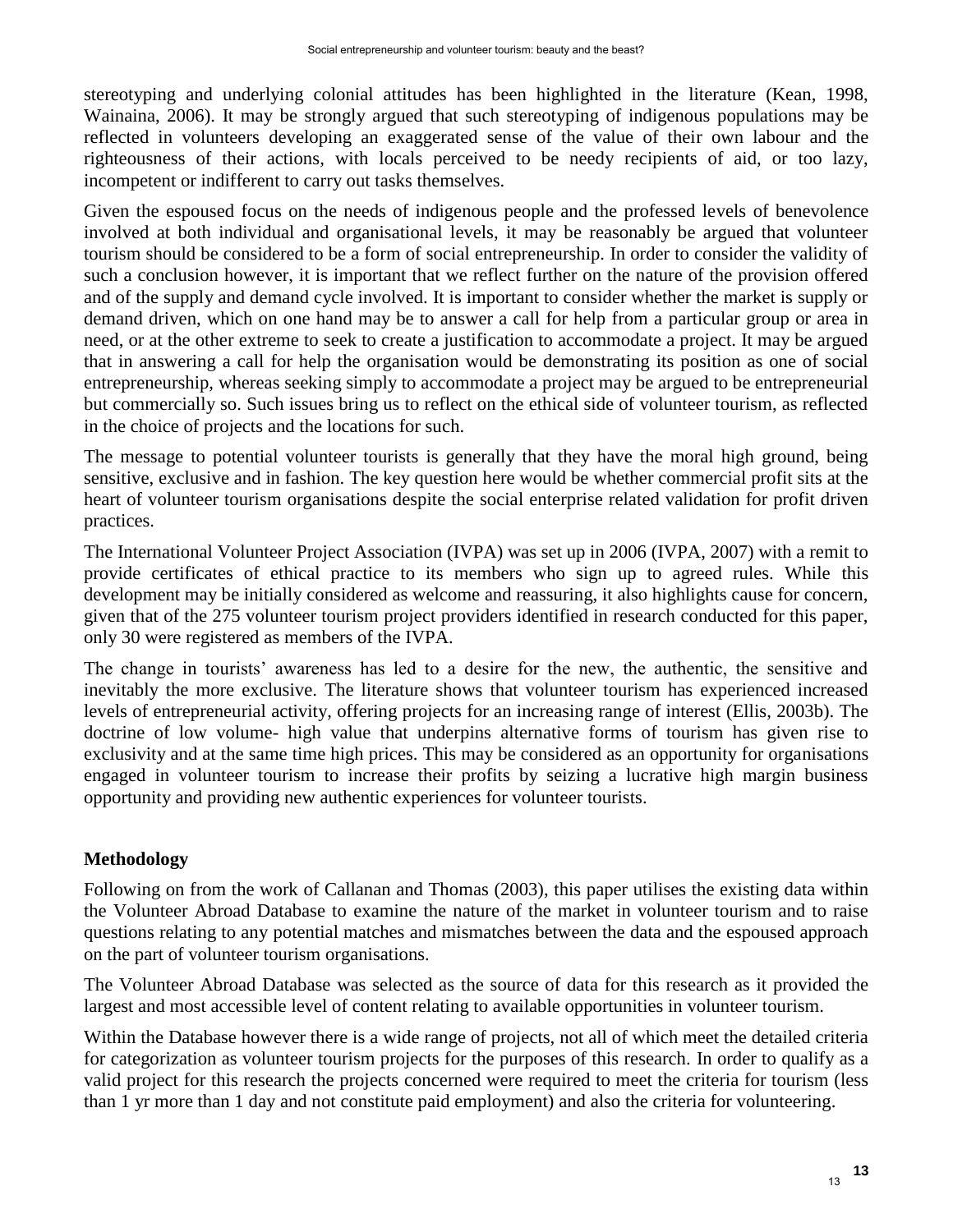All volunteer tourism projects encompassed by the Volunteer Abroad Database were therefore screened in order to clarify those projects which met the criteria required for categorization as volunteer tourism projects. Adventure holidays not involving volunteering were excluded, as were paid internships or work abroad opportunities and free places offered by religious organisations. The volunteer tourism projects thus identified were then categorised by: organisation, country, duration of project, type of activity and price.

Based on the assumption that the identified projects were fuelled by local need, the 150 destination countries concerned were examined in terms of level of human development which was identified using their Human Development Index score. HDI scores are compiled using factors like GDP per capita, life expectancy, the quality of education and the literacy rate, to create a value where 1.0 is the highest possible score. Countries with an index above 0.8 are called 'high human development' countries; countries with indices between 0.799 and 0.5 are considered medium, while countries below 0.5 are categorized as low human development countries. The results of this analysis were considered relative to population size, in order to clarify whether population might be an influential variable.

Further analysis was conducted by selecting the top 40 volunteer tourism organisations and examining their Web Sites in order to clarify their claimed status, stated policies and espoused practices. A coding system was developed to enable comparison across the organisations.

Interrogation of the Volunteer Abroad Database showed 3,441 projects listed, of which 2446 projects met the criteria required. This subset of projects involved a total of 146 Volunteer Tourism Organisations. Of the 146 Volunteer Tourism Organisations, the top 40 were selected in terms of international expansion (minimum of ten beyond the original country for this research).

The 40 organisations selected were then examined in relation to key areas of interest based on the International Volunteer Programme Association (IVPA) criteria of ethical practice. The areas of interest for this research were: declared status, pricing policy, diversification (extras), screening of volunteers and involvement of locals (employment).

# **Results and Findings**

The results obtained from the database and Website analysis raise a number of issues. Findings based on these have been presented in relation to the nature of the business opportunity, motivation and contribution involved within the genre of volunteer tourism.

### **Volunteer Tourism and Business Opportunity**

The level of opportunity presented in the volunteer tourism marketplace may be considered to be reflected in the expansion of volunteer tourism over recent years. Not all countries in the world feature as volunteer tourist destinations. It is argued that the locations offered perhaps reflect a number of considerations of suppliers, including cost, appeal (as tourist destination) and need for assistance.

The ten destinations with the highest number of projects are listed in figure 6. All countries in the list are categorized as developing countries, with India having 241 projects listed in the database. Compared to Callannan and Thomas (2003) count of 51, there was an increase of 190 projects in India within a period of four years. The second country on the list, Costa Rica had seen an increase of 158 projects, and Peru 192 projects. Overall in four years, the number of projects examined in 2003 (698) on the Volunteer Abroad database has increased to 3,441 in 2007, which is an increase of approximately 492 per cent in four years, which confirms the rapid expansion anticipated.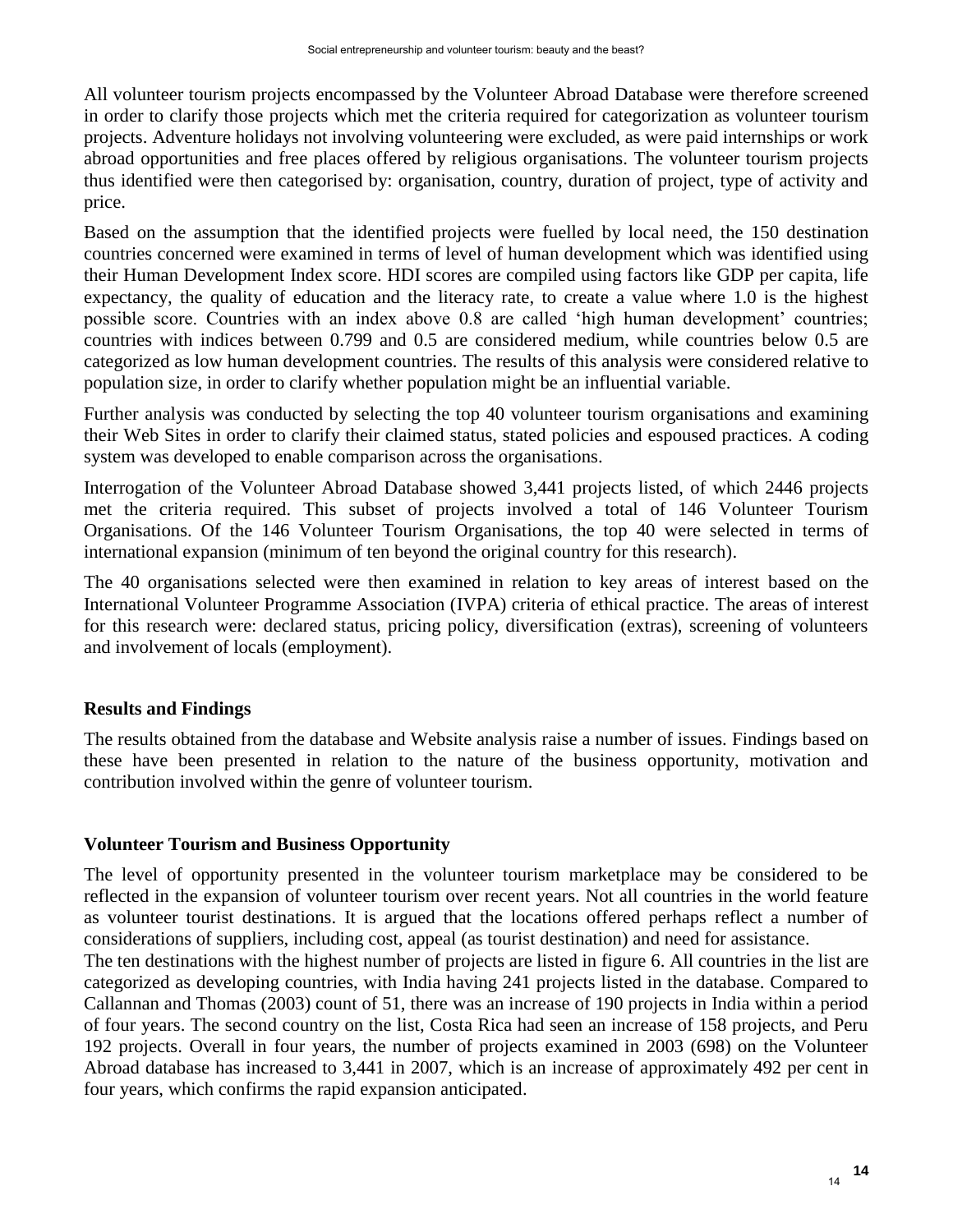Within the volunteer tourism sector we have on one hand individuals who wish to travel to other countries to volunteer their labour and on the other local communities who need work done. The fundamental problem for the local communities tends to be, a shortage of required skills and / or lack of resources to pay for such skills. There are several layers to this situation, which may be considered to offer potential business opportunities (see Figure 6).

| <b>Potential</b><br><b>Customer</b> | Customer need / want                                                               | <b>Potential Business Opportunity</b>                                                                                 |
|-------------------------------------|------------------------------------------------------------------------------------|-----------------------------------------------------------------------------------------------------------------------|
| <b>Tourist</b>                      | Foreign Holiday<br>Sight-seeing tours<br>Food and Beverages                        | Holiday Travel & Accommodation<br>(Package)<br>Travel & Guides<br>Supply of Food / Beverages /<br>Restaurants / Shops |
| <b>Skill Seeker</b>                 | Languages / Craft Skills /<br><b>Business Experience</b>                           | Training Provision / Sub-Contracting<br>Agency                                                                        |
| <b>Employment</b><br><b>Seeker</b>  | Wage / Experience / CV<br>Enhancement                                              | Employment Provider / Job Seeking<br>Agency / Labour Sub-Contractor                                                   |
| <b>Social</b><br><b>Contributor</b> | <b>Opportunity to Contribute</b><br>Personally to Selected<br>Individuals / Groups | <b>Opportunity Matching Agency</b>                                                                                    |

**Figure 6: Volunteer Tourism by Potential Business Opportunity** 

# **Volunteer Tourism Organisations' Status**

In order to clarify the situation here, it is necessary to look more closely at the volunteer tourist sector and the behaviour of those businesses involved. Interrogation of volunteer tourism organisation Websites indicates that the declared status for volunteer tourism organisations tends to have a non-profit focus.

Seventeen of the forty organizations studied that have non-profit status, and as such they are entitled to certain privileges which will be discussed below. In addition, there are 6 organizations that do not hold a non-profit status but instead make clear on their websites that they are operated by, or work for, nonprofit organizations. Another 6 organizations call themselves "ethical NGOs" while a further 2 label themselves as charities. Different labels and different statuses involve different legal requirements, benefits and brand image. Three organizations made it clear on their website that they are "special" tour operators organizing and packaging volunteer holidays. Finally there were 6 organizations that did not disclose their status on their website. This could be to avoid legal issues but the ambiguity might suit them.

What emerges from the above is that the market is characterised by inconsistency in terms of structure, commitment and mission. Non-profit status means that such organizations have a tax status meaning that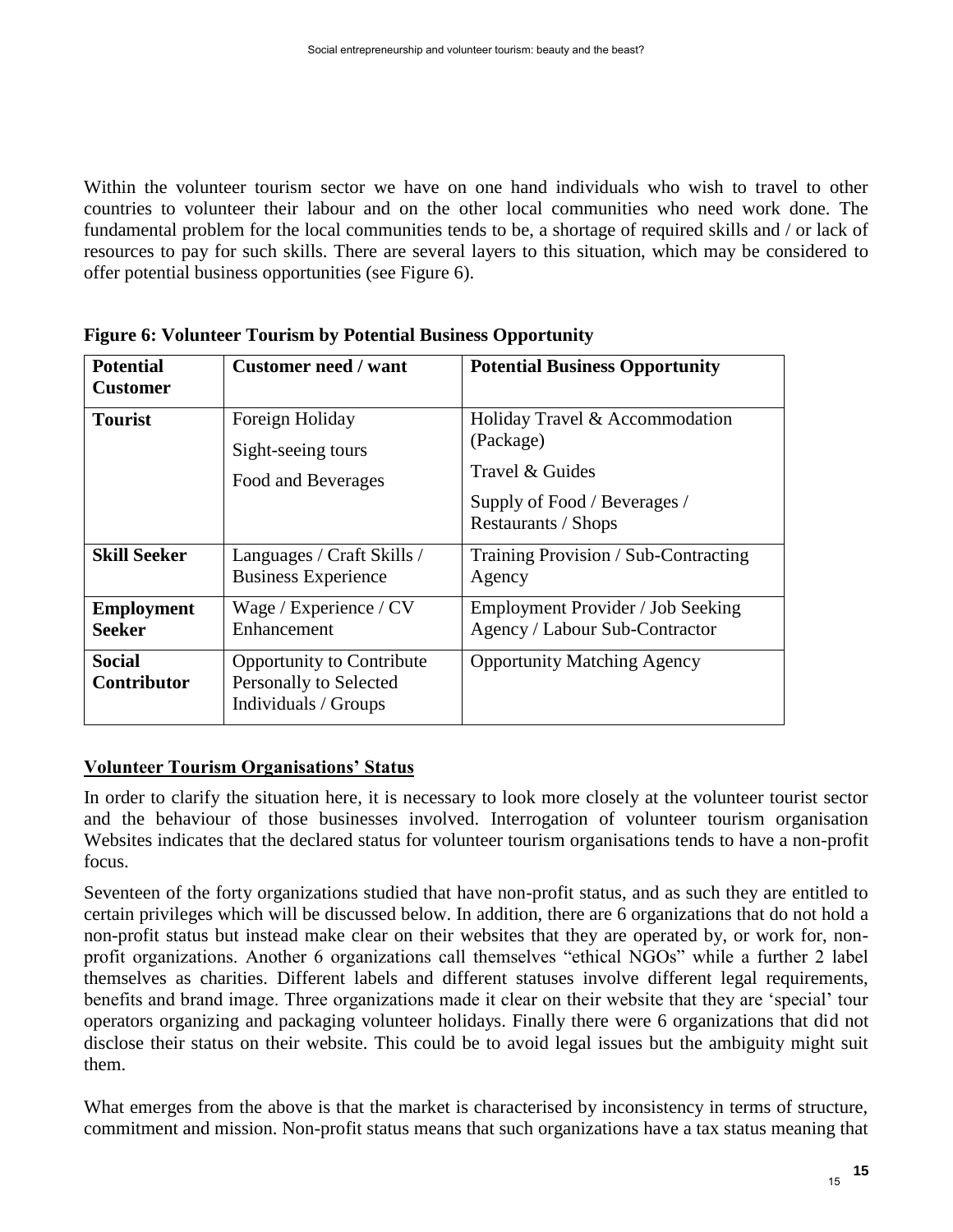any donations towards their projects are in general tax deductible for the donor and this may include participation and travel costs. Charities also hold a similar status with the added benefit that they can count on the support of national or international organizations. The brand and image value of being a non-profit or charitable organization is considerable. Organizations that are not recognised as such seem anxious to explain why they are making profits and why people should still choose them as their volunteer tourism provider. The general claim is that they only make an operating profit, which they argue enables them to continue the work they do. They further argue that they have a duty towards the projects they support, but also towards themselves and their families who must be supported through their salaries and wages. Other organizations refrain from declaring any status and thus do not have to explain or justify anything. However, all types of organizations claim to take the necessary steps to price their products and conduct their business ethically. Such statements are important as prices charged by the organisations are causing concern in the media at least (Times, 2008).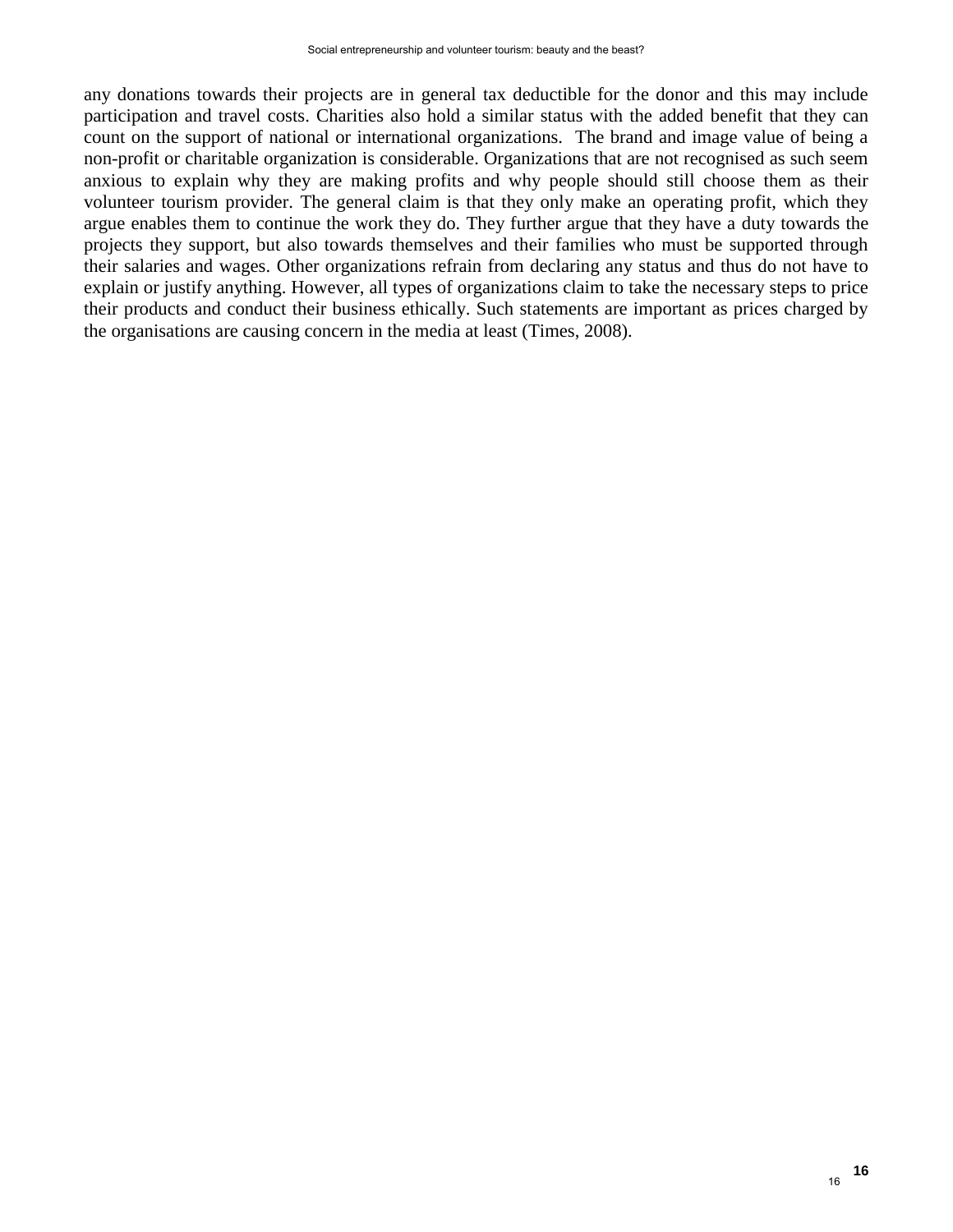#### **Pricing policy and extras**

Interrogation of volunteer tourism organisation Websites also indicates that pricing policy varies across organisations as does the approach taken to extras on offer by these organisations. In terms of pricing, proliferation and variety are again apparent, with different organizations adopting different pricing strategies Starting with the cheapest projects, only one of the forty organizations examined offered volunteer projects for the price of a one-off application/membership fee. This fee was around \$500 US and it provided the opportunity to customers to choose another project without charge, as long as they wished to travel within the same year. There was also one organization that offered volunteer opportunities in return for a \$1,500 US deposit which participants could collect after completing their volunteer effort. Three organizations refrained from disclosing any details about their volunteer opportunities. Instead they offered guidebooks for sale at prices ranging from \$ 30 to \$ 75. The vast majority of organizations, 25 out of 40, provided volunteer opportunities at a fixed rate with an all inclusive packaged deal format. The fee in general included project fee, volunteer coordination, accommodation, and administration expenses. These fees range from \$ 300 US to \$ 1,000 US per week depending on destination, project, and of course, the type of accommodation.

Adding to the price of volunteer participation are certain extras which participants can purchase at their own discretion. These extras vary from short excursions and city tours to safari experiences. A recent development in the field is the option of obtaining academic credit, from mainly US academic institutions. The cost of such an optional extra varies from organization to organization and university to university. There were 10 organizations that would not disclose any details of this option on their website. Instead they offer a call-back service, perhaps in an attempt to utilize direct contact in recruiting new volunteers. It becomes apparent that the theme of ambiguity, uncertainty and proliferation exists in the pricing and packaging of most volunteer organizations. This may have certain implications in terms of the impact and contribution of the organizations to the destinations utilised.

### **Training and Screening and employment of locals**

Examination of Websites within the sample of volunteer tourism organisations studied reveals the provision of training for volunteers to be less than clear in the majority of cases. Volunteers generally need to undergo certain training in order to be sensitive and good volunteers. Looking at the larger picture in terms of training provided for participants, out of 40 organizations, only 16 made it clear on their websites that they provide training to prepare volunteers for their projects. This training varies from language training for volunteers in order to teach English as a foreign language (TEFL certification) to just being taught a local language at "survival" level, and leadership training. Special projects involving diving may also provide PADI diving certificates for participant volunteers. In more general terms there are organizations (BTCV, Peace Corps) that provide basic manual labour training for volunteers who take part in conservation or construction projects. However, 24 of the organizations examined do not state clearly on their websites whether they offer any pre-project training. Instead they offer the promise of pre-departure briefing material after registration with them. Other organizations advertise certain open-day events, but these could be seen more as recruiting than training events, since registration is not necessary in order to attend. This lack of mandatory training may reflect the simplicity of most volunteer project tasks, or it might also suggest avoidance of potentially costly practices by the organisations

In terms of the screening of participants, organizations go to different lengths in order to ensure "quality" volunteers. In general terms all organizations profess to be inclusive and democratic in their selection process. Volunteers between the ages of 18 to 90 are welcome. Of course some projects may require a certain level of mobility and fitness which may de facto exclude people over a certain age or these with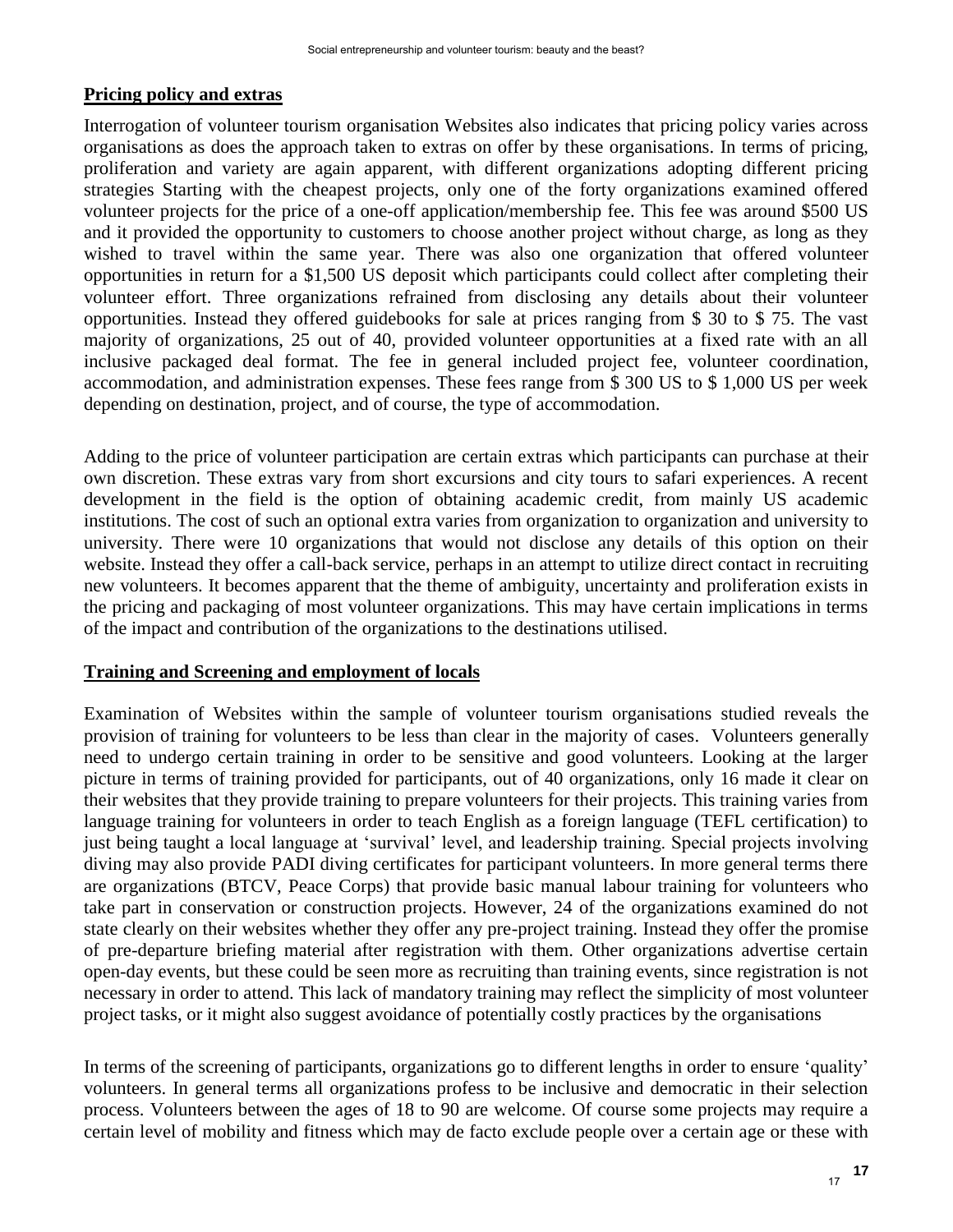physical limitations. Operations Crossroads for example require a letter from the applicant"s physician confirming fitness. Volunteers under 18 are often welcome but in general they require the explicit written consent of their legal guardian. However the organisations appear to be widening their scope to attract even younger volunteers with family volunteering opportunities becoming increasingly available. Organizations such as Volunteer Latin America, Cross Cultural Solutions, i-to-i and Volunteer Abroad are typical organizations that are developing this niche market. In terms of gender, both male and female volunteers are welcome within generally mixed sex groups of volunteers. Members of the gay and lesbian communities appear to be welcome also, but organisations caution that in some destinations such volunteers may need to keep a low profile. Looking at statistics provided by the Peace Corps the profile of their volunteer participants shows 3/5 of their volunteers are female and 2/5 male. The average age of their participants is 27 years and the median is 25 years but 5 per cent of participants are over 50 years old with the oldest being 80 years of age. The vast majority of volunteers (93 percent) are single and only 7 percent are married. In terms of education, 95 percent of Peace Corps volunteers have at least an undergraduate degree, which suggests that their market is well educated people.

Different organizations have different requirements in terms of qualification and different quality control systems in place. Out of 40 organizations examined, only 11 request background checks in terms of CV, references or police, and criminal record checks. This can have far reaching implications in terms of volunteers working with the more vulnerable members of communities. This varied approach to requirements and screening of volunteers potentially has implications in terms of the contribution of different organizations and different projects.

The employment of locals in volunteer tourist related projects is shown to be highlighted directly on only a minority of Websites within the sample of volunteer tourism organisations studied. Another way the organizations can contribute indirectly to local communities is by providing employment for locals. This empowers the employees and creates the right conditions for long term viability.

Different organizations yielded different findings in terms of the employment of the locals. To start with 23 organizations out of the 40 examined made no explicit claims or statement on their website that they make sure they utilize local staff, while 9 organizations, even though they imply to be using staff on location, they fail to state whether the staff is local or imported. Only 8 organizations explicitly stated that they have as their policy to employ local staff where possible.

# **Destinations and Need**

It is generally accepted that the HDI score may be taken as indicative of a country"s level of need. It would not seem unreasonable to expect that the neediest countries would attract more volunteer projects than those in less need, but the evidence shows that this is not the case. Analysis of the presence of projects in the 156 countries listed on the Volunteer Abroad Database and their relative HDI score, shows that some countries with really low HDI scores, therefore by definition in great need of help, featured fewer projects on the Volunteer Abroad Database than countries with really high HDI scores. Of the 3,441 projects listed, 905 were based in High human development countries, 2,357 were based in medium human development countries and only 147 projects were based in countries with a low HDI score. To illustrate this point further the top ten most 'needy countries' (see table 5.3) and the top ten least 'needy countries' (see table 5.4) were examined. It was found that there were more projects (77) based in highly developed countries than in those countries with a lower HDI index score (and thus a greater need for support 42). If the presumption that volunteer tourism projects are fuelled by need is correct, the greater presence in highly developed countries is a contradiction.

One might argue that total aggregate need might influence distribution e.g. (population of a country. India has a vast population which hosts a total of 241 projects, so at a first glance the assumption seemed reasonable. China most populated country in the world hosts only 89 projects and Indonesia despite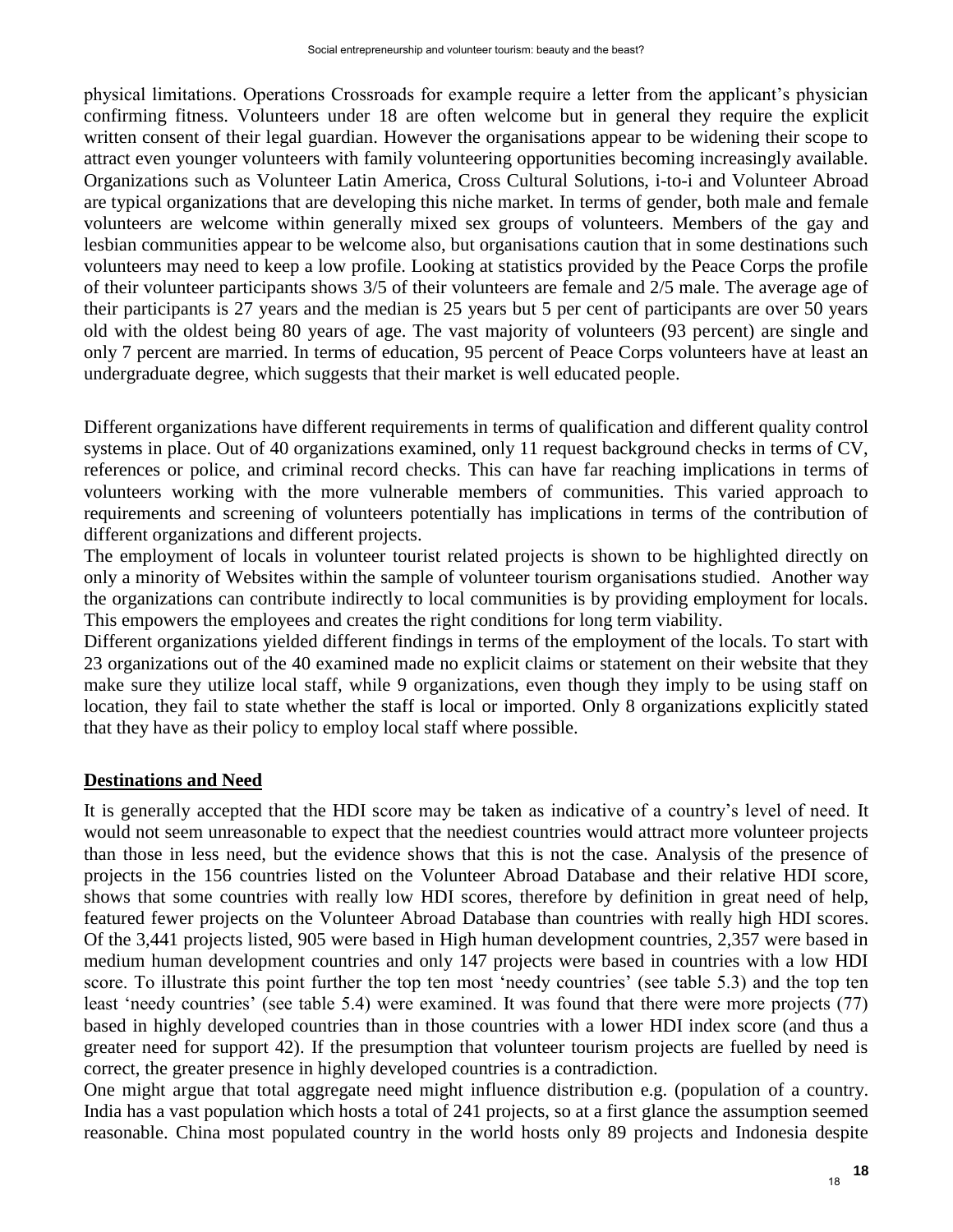having a large population hosts only 25 projects. Pakistan with a population of 165 million is host to only 2 projects. It becomes apparent that there are countries with a far smaller population than India or Pakistan but with relatively high volunteer project presence like Costa Rica, Ecuador and Nepal that have much smaller populations but feature in the top ten volunteer tourism project destinations. As result the population / project number relationship collapses.

#### **Project Activities and Destinations**

The 3,441 project entries in the database have a number of associated activities attached to them. After closer scrutiny it became apparent that of the 3,441 project opportunities advertised, 995 were not meeting the criteria for volunteer tourism. They either exceeded a year in duration or were internships or paid jobs. Thus the researchers were left with 2,446 'pure' (in terms of this research) projects to analyse further. For ease of examination the projects have been categorised into nine activity groups based on the work by Callannan and Thomas (2003). Table 7.6 illustrates the numbers of cases identified within each group. The most frequent cited group was community welfare (805 cases) followed by teaching (572 cases). The next category in prominence was Environmental (502), followed by Medical (236). Next category in prominence was Cultural (131), followed by Business Development, followed by Building (54) and Research (47) with the least popular category of activities being 'other' (28 cases) which included specialised catastrophe relief projects and Olympic Games related volunteer support opportunities.

The most prominent of the groups includes projects designed to support and improve the lives of local communities at a grass roots level. Examples of such projects include working in orphanages, elderly homes or clinics for the disabled. It may also include raising awareness for a cause, like peace, human rights and providing legal support. It has to be said that the spectrum and proliferation of community welfare related projects changes continuously and most of the internet based organisations cite such projects as community development without making clear what the project entails.

Teaching projects are also prominent in the list of project activities. Many organizations offer teaching qualifications (via TEFL tests) a priori to departure to volunteers who then reach their destination with a qualification that in the future could provide them with paid employment. Sports coaching is also popular, especially football coaching in African countries.

Another prominent category, environmental projects, is comprised of activities with a "green" remit and outlook. They include nature conservation activities such as protecting rainforests, flora, or cleaning beaches; wildlife conservation includes activities such as volunteering to assist new born turtles reach the water or help in animal refuges and hospitals.

Medical related projects involve providing support in hospitals or clinics. They also vary from assisting with eye surgery to raising awareness about sex education and STDs, especially in the HIV pandemic stricken countries of Africa. Drug rehabilitation projects are also included with the volunteers providing support to communities that have such problems.

The cultural category is comprised of projects designed with an emphasis on cultural celebration and preservation. Societal reform is also on this agenda with female empowerment projects, such as the "revolutionary women of Afghanistan" project which aims to "free" women from the Taliban"s beliefs and oppression. Heritage conservation is also very popular with volunteers assisting at archaeological sites with excavations or providing support at museums or cultural centres.

Business development projects include activities designed to attract western business experts to assist developing communities with building websites, balancing their books or giving advice. It also includes support for farming communities e.g. those that grow organic products. These farmers also benefit from marketing advice.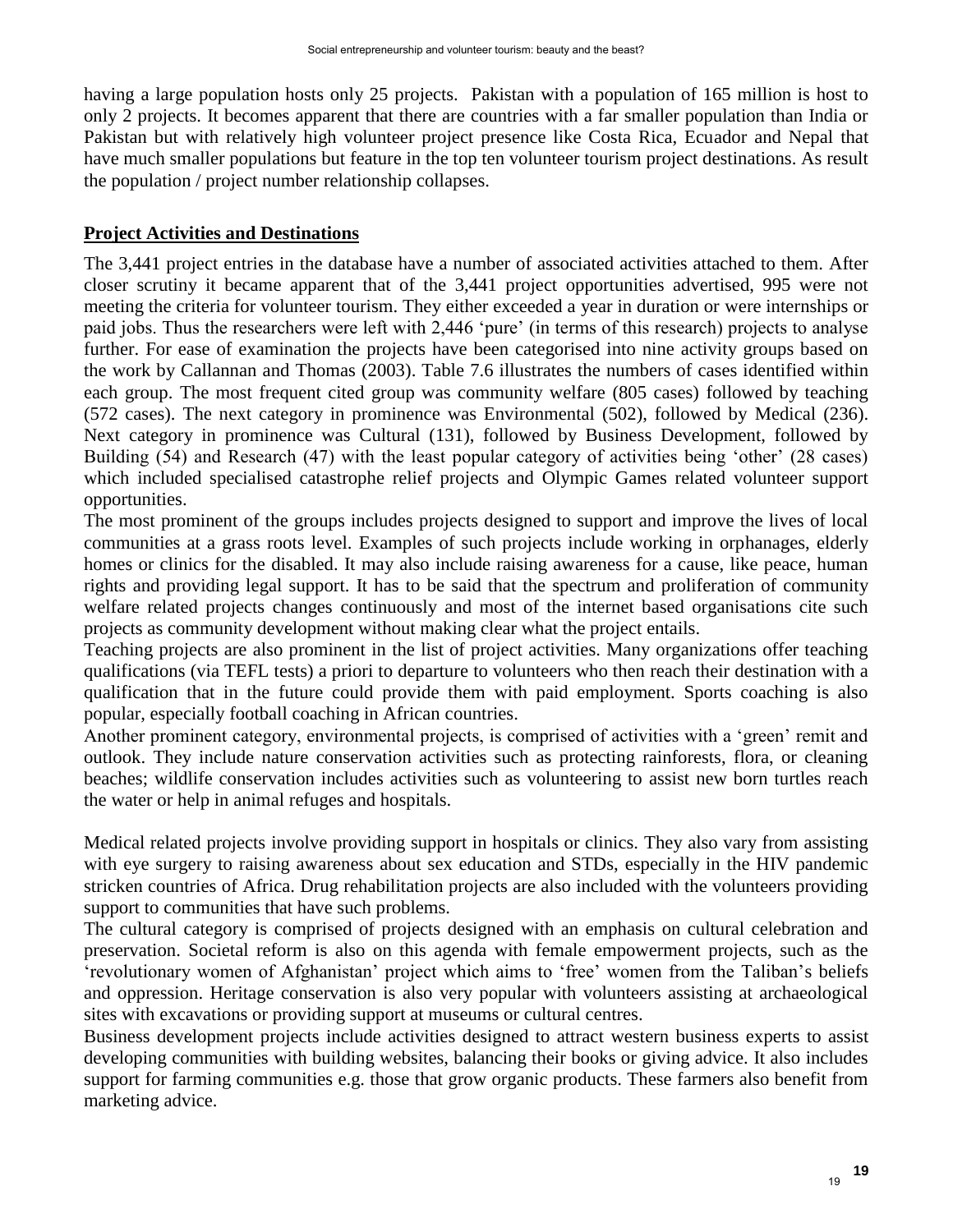The building category relates to projects involving construction or renovation. It also includes water management projects such as the construction of sand dams.

The research category encompasses projects involving wildlife monitoring and measuring ice sheets in Antarctica. The volunteers on such projects provide support to scientists or follow an expedition.

The final category involves projects that by their remits are related to a specific occasion. Catastrophe relief projects are few and this might be because catastrophe relief may be included in many of the above activities. There are only 12 explicitly catastrophe relief projects listed in the database. Olympic Games projects on the database compiled in 2007 were designed exclusively to provide volunteer support for the Beijing Olympics of 2008.

Community welfare and teaching may top the list because of limited investment in social services and weaknesses in the educational systems of the countries listed. Increasing demand on these systems is due to issues such as increased birth rates, refugees from neighbouring war torn countries, orphaned children due to pandemics like AIDS and low number of experts and skilled professionals to deal with these problems

It is also clear from the results that some countries appear to have contradictory levels of project volume in relation to apparent need. This raises a number of unanswered questions. India has a low number (8) of environmental projects in comparison to Costa Rica or Ecuador who have 55 and 47 projects. Is the physical environment of Costa Rica or Ecuador more at risk than India"s, or is it because Costa Rica and Ecuador are established eco-tourism destinations? One element that needs consideration is the popularity of project areas destinations as tourist destinations and thus whether volunteer organizations are glamorizing volunteer tourism projects by selecting areas that are popular tourist destination as areas for projects. Have they turned volunteer tourism into a product, a macdonaldised sibling of mass tourism with green and charitable undertones?

### **Conclusions**

The results of this preliminary research reveal a number of apparent anomalies within the volunteer tourism sector, which may be argued to be of general relevance for the domain of social enterprise. In order to understand the apparent paradoxes we must consider the wide range of variables which may influence the decision makers involved.

Analysis of the presence of projects in the 156 countries listed on the Volunteer Abroad Database and their relative HDI score, shows that some countries with really low HDI scores, therefore by definition in great need of help, featured fewer projects than countries with really high HDI scores. In the business world it is generally accepted that failure to provide adequately for customers is likely to have a detrimental impact on business success. The business of volunteer tourism may therefore select destinations and projects with more than simply the level of project recipient need being considered. While provision for volunteer tourists generally involves fewer western amenities than mainstream package tours, there is a requirement to meet the participants' basic needs and Volunteer tourism organisations are likely to select destinations and projects with such concerns in mind. The selection of low risk, less volatile project destinations is likely to be mutually beneficial to potential volunteers and operators alike. The volunteers on the one hand minimise the potential for harm upon their person and the operators are less likely have to deal with extreme events. It is reasonable to expect that volunteers, including those who wish to go off the beaten track, experience different things and make a difference, also want to be reassured that their health and safety requirements are taken care of by the tour operator concerned. However this suggests a level of discord with espoused aims of helping those in need.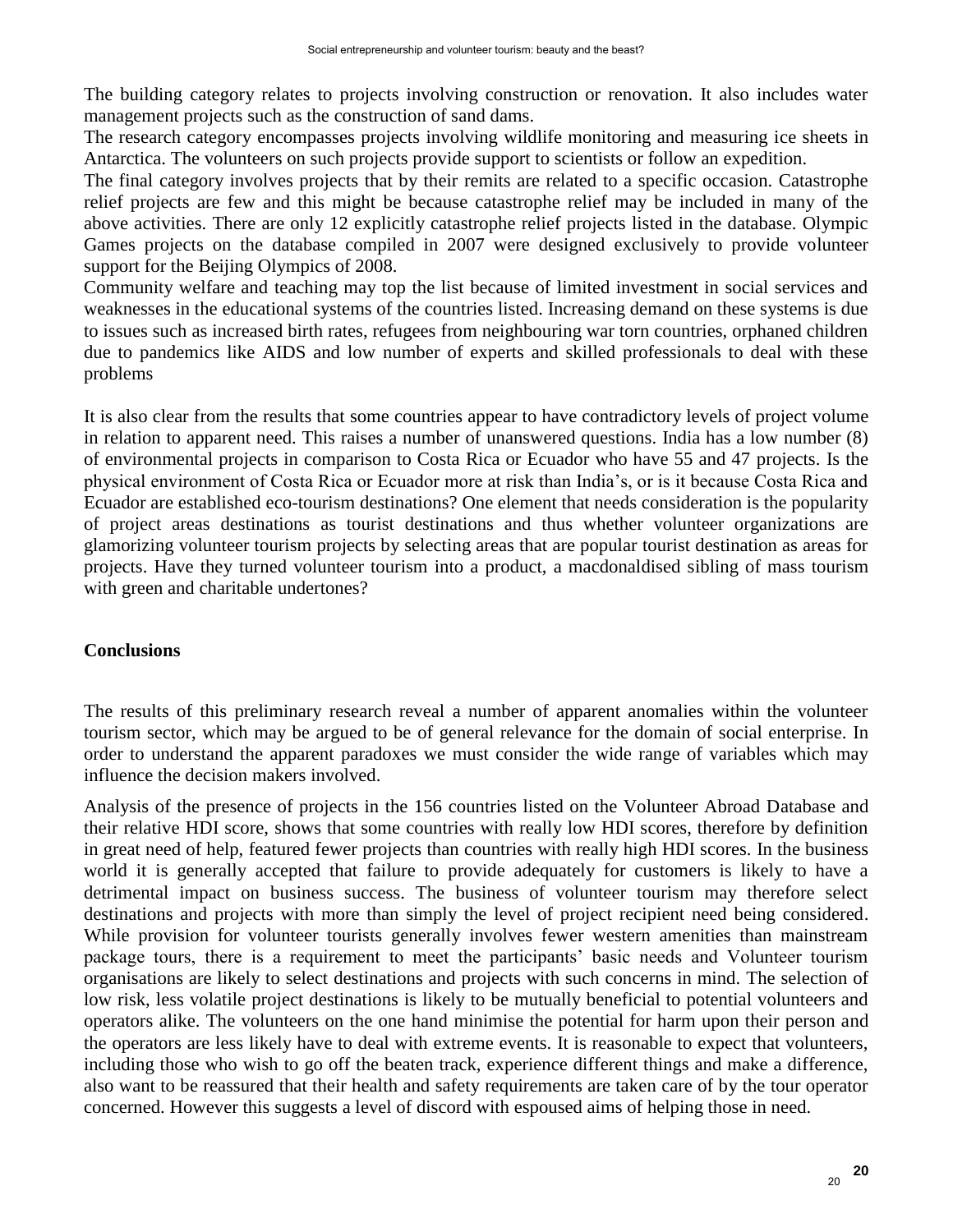Interrogation of Websites of volunteer tourism organisations indicates that pricing policy varies across organisations, as does the approach taken to extras on offer by these organisations. The provision of training for volunteers is shown by the information available on volunteer tourism organisation Websites to be less than clear in the majority of cases within the sample studied. The employment of locals in volunteer tourist related projects is shown to be highlighted directly on only a minority of the volunteer tourism organisation Websites within the sample studied. The results obtained show that there is ambiguity at a number of levels regarding the espoused standpoint of volunteer tourism organisations and their approaches as evidenced by their operational approaches. Again this suggests a level of discord with espoused aims of sustainability.

There is a case to be argued for volunteer tourism to be considered as a form of social enterprise within the third sector. This is so where there is evidence that the social mission is of prime importance in the selection and undertaking of projects, the organisation is values driven and there is evidence of the use of a triple bottom line approach to the evaluation of project success. It may however also be argued that while volunteer tourism may come within the banner of social enterprise and serve to generate social capital by establishing a forum within which minorities may be given a voice, thereby helping to address socio-economic disadvantage, there may also be a more negative outcome should the groups involved become regarded by the indigenous population as self-serving and remote.

This paper argues that there is a clear need for further research in this area in order to investigate the underlying nature of organisations claiming to facilitate volunteer tourism for the betterment of indigenous populations. This paper concludes that there is a need to:

- Clarify the nature of supply and demand within this sector and to further explore the ethical elements involved.
- Clarify whether the espoused missions of such organisations equate with the tangible evidence of their outputs and outcomes, taking a triple bottom line accounting perspective into account.
- Classify volunteer tourism organisations by underlying motivation rather than simply focusing on overt business categories
- Conduct longitudinal research in order to take outcomes into account rather than simply relying on easily measurable outputs

There are several potential justifications for a profit making aspect within a mission driven social enterprise. A key element is summed up by Boshee (2008), when he quotes Harrington:

"If you want to help the poor people of the world … step one is to make sure you"re not one of them!"

(Boschee, 2008, p388)

The clear conclusion here would be that while there is a very strong case to be made for the acceptability, or even requirement, for business approaches to profit making, such approaches must be tempered in terms of the value driven basis of social enterprise and the ethical elements involved.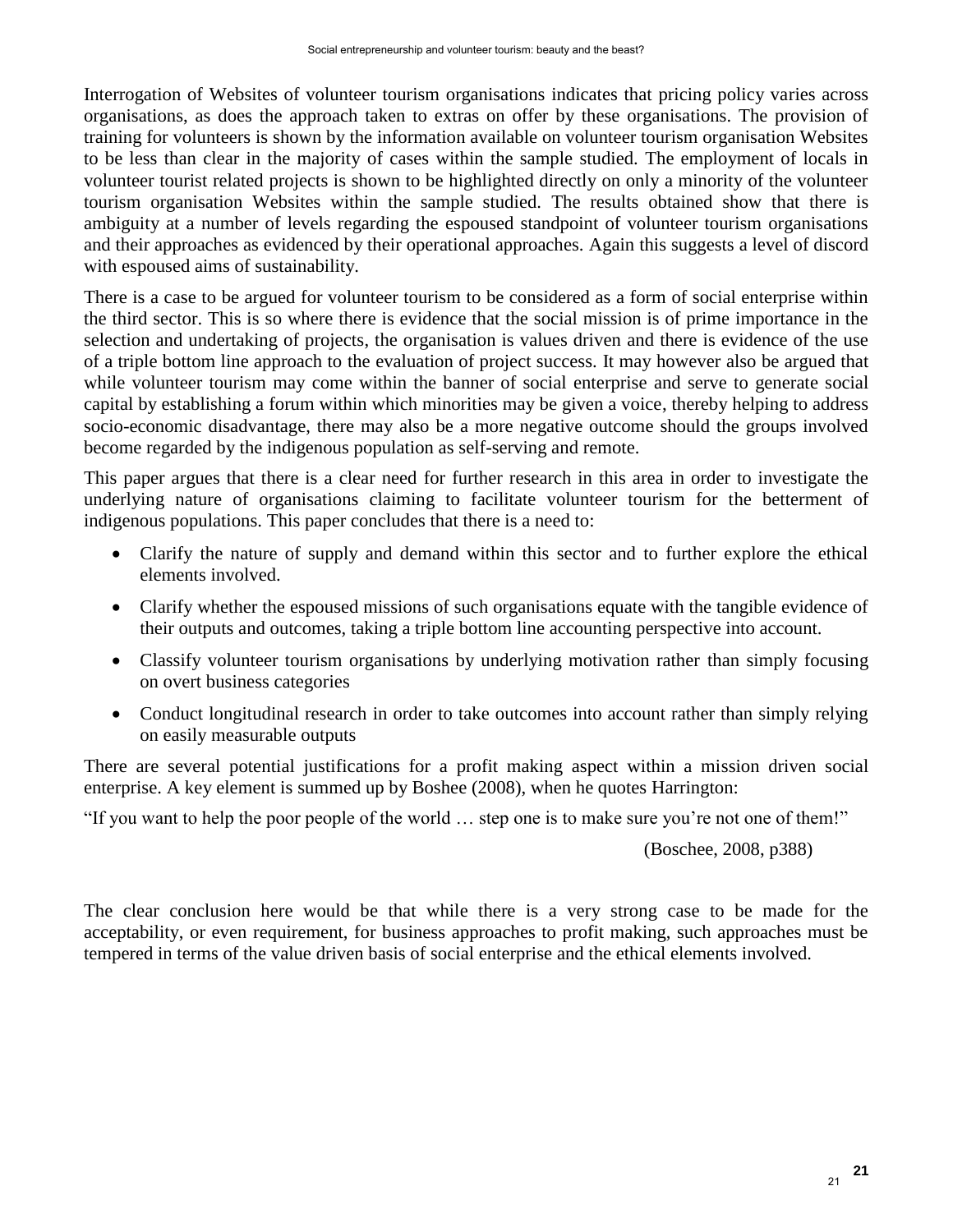# **References**

Adams, D. S. (1980). "Elite and lower volunteers in a voluntary association: A study of an American Red Cross Chapter". Journal of Voluntary Action Research, 9, 95-108

Amin, A., Cameron, A. and Hudson, R. (2002) "Placing the Social Economy", London, Routledge

Andreoni, J. (1990), "Impure Altruism and Donations to Public Goods: A Theory of Warm-Glow Giving", The Economic Journal, 100, 190, pp.  $464 - 77$ 

Barendsen, L. and Gardner, H., Leader to Leader, Fall 2004, 34, P43 – 50

Bjorn, W., A., (2008 ) "Social Entrepreneurship: Antecedents and Outcomes", RENT Conference 2008, Covilha, Portugal (CHECK PAGE IN PROCEEDINGS)

Boschee, J. (2008) "The Promise and the Perils", in "Social Entrepreneurship" by Nicholls, A. (Ed.), p388)

Bridge, S., Murtagh, B. and O"Neill, K. (2009), "Understanding the Social Economy and the Third Sector", Palgrave Macmillan, Hampshire

Bridge, S., O"Neill, K. and Martin, F. (2009), "Understanding Enterprise, Entrepreneurship and Small Business" Third Edition, Palgrave Macmillan, Hampshire

Broad, S. (2003). "Living the Thai Life: A case study of volunteer tourism at the Gibbon Rehabilitation Project, Thailand". Tourism Recreation Research. 28(3), 63-72

Brown, S. A. 2005 "Volunteer Tourism – Travelling with a Purpose: Understanding the Motives and Benefits", unpublished PhD, Purdue University, Indiana, USA

Burnham, T. C., (2001), Altruism and Spite in a Selfish Gene Model of Endogenous Preferences, Journal of Bioeconomics 3: 123 – 148, Kluwer, Netherlands

Callanan, M., and Thomas, S. (2003) "*Deconstructing Volunteer Activities within a dynamic Environment*", In Novelli, M. (2005), "*Niche Tourism*", Elsevier. Butterworth and Heinemann, Oxford.

Clary, E. G., & Miller, J. (1986). "Socialization and situational influences on sustained altruism". Child Development, 57, 1358-1369

Ellis, C (2003a) "When Volunteers Pay to Take a Trip with Scientists – Participatory Environmental Tourism (PERT)" Human Dimensions of Wildlife, 8, 75 - 80.

Ellis, C (2003b) "Participatory Environmental Research in Tourism- A global View" Tourism Recreation Research. Vol 28, No3: 45-55

Epprecht, M. (2004), "Hungo-chain: The history of a dissident sexuality in Southern Africa" McGill-Queens Press. Canada

Fitch, R.T. (1987). "Characteristics and motivations of college students volunteering for community service". Journal of College Student Personnel, 28, 424-431

Frisch, M.B., & Gerard, M. (1981). "Natural helping systems: Red Cross volunteers". American Journal of Community Psychology, 9, 567-579

Geshekter, C. (1998) as cited in Wheeler, M. (1995), "Tourism Marketing Ethics: An Introduction". International Marketing Review. Vol 12; 4: 38-49

Hemingway, C. A., (2005), Personal Values as A Catalyst for Corporate Social Entrepreneurship, Journal of Business Ethics, 60, 233-249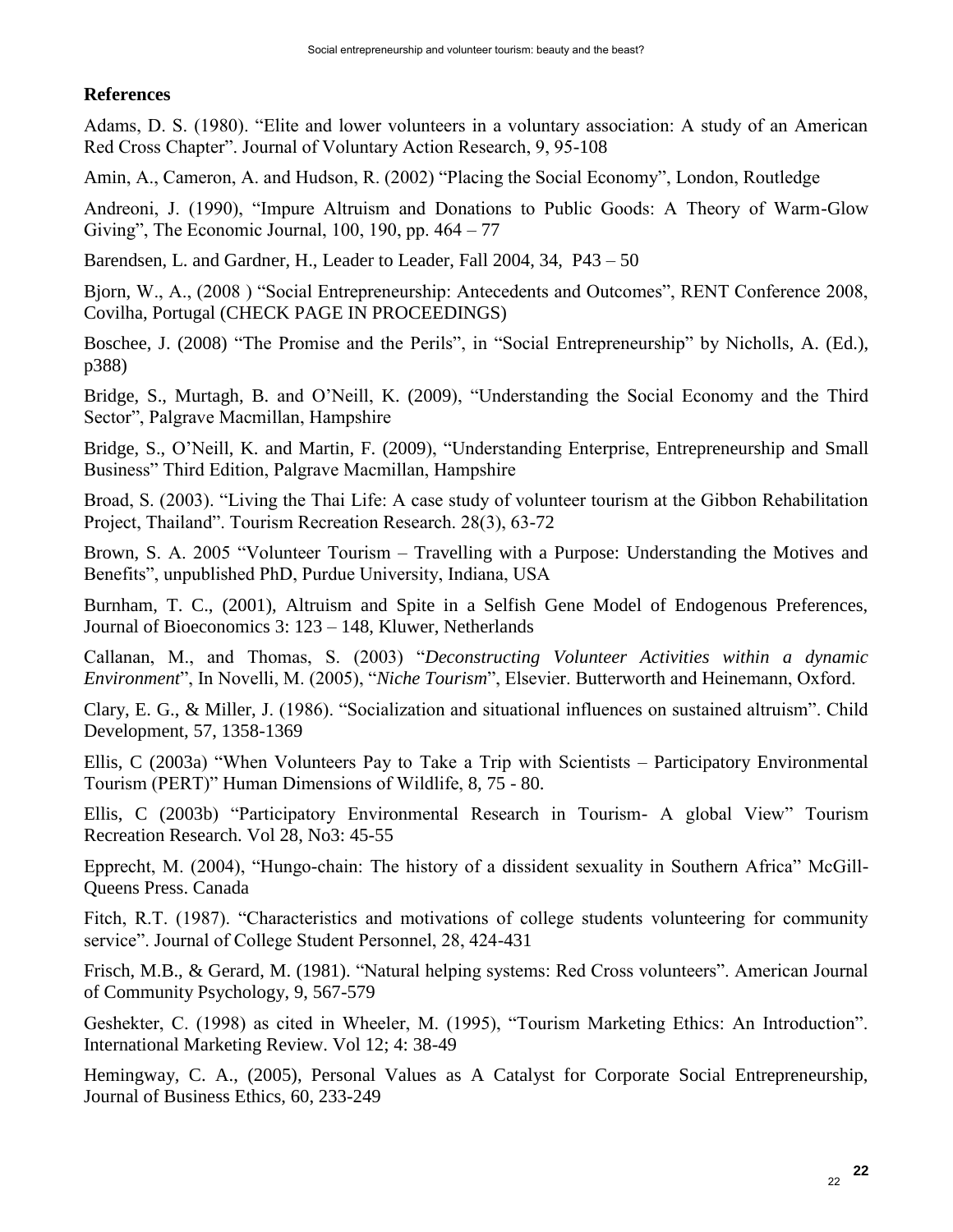Horowitz, J. B., (2002), Why Higher Wages May Reduce Altruism For The Poor, Eastern Economic Journal, Summer 2002, 28, 3, PP351 – 362

Horton-Smith, D. (1981). "Altruism, volunteers and volunteerism". Journal of Voluntary Action Research, 10(1), 21-36

Kean, F. (1998), "Another picture of starving Africa: It could have been taken in 1984or 1998". Guardian Media Supplement. June 8

Knoke, D., & Prensky, D. (1984). "What relevance do organizational theories have for voluntary associations?". Social Science Quarterly, 65, 3-20

Knox, T.M ,(1998), "The Volunteers' Folly and Socio-economic man: Some thought on altruism, rationality and community", Vol 28, Issue 4: 475-492

Latting, J. K. (1990). "Motivational difference between black and white volunteers". Nonprofit and voluntary sector Quarterly, 19, 121-135

Morrison, A. (Ed), (1998) "Entrepreneurship: An International Perspective", Butterworth Heinemann, Oxford

Nicholls, A. (2006) "Social Entrepreneurship" in "Enterprise and Small Business" by Carter, S. and Jones-Evans, D (Eds), Prentice Hall

Nicholls, A. (2008) "Social Entrepreneurship: New Models of Sustainable Social Change", Oxford University Press

Pearce, J.L. (1993) "*Volunteers: The Organizational Behaviour of Unpaid Workers*", Routledge, London.

Pearce, J., (2003) "Social Enterprise in Anytown", Calouste Gulbenkian Foundation, London

Reark, 1998

Rehberg, W. (2005), Altruistic Individualists: Motivations for International Volunteering Among Young Adults in Switzerland, International Journal of Voluntary and Nonprofit Organisations, 16, 2, June 2005

Roper, J. and Cheney, G. (2005), Leadership, learning and human resource management. The meanings of social entrepreneurship today, Corporate Governance, 2005, 5, 3, 95-104

Sagawa, S. and Segal, E. (2000), Common Interest, Common Good: Creating Value Through Business and Social Sector Partnerships, California Management Review, Winter 2000, 42, 2, 105-122

Simpson, K. (2004). "Doing development: the gap year, volunteer tourists and a popular practice of development". Journal of International Development, 16, 681-692

Starr, J.M. (1994). "Peace Corps Service as a turning point". International Journal of Aging and Human Development, 39(2), 137-161

Smith, V.L. (1995) *"Hosts and Guests"*, University of Pennsylvania Press.

Thomson, 2006 "The European Union Decides, Cambridge University Press, Cambridge

Thompson, J., L., (2002), "The World of the Social Entrepreneur", The International Journal of Public Sector Management; Vol 15, No 5; 2002, pp412-431

Thompson, J. and Docherty, B. (2006), "The Diverse World of Social Enterprise", The International Journal of Social Economics; Vol 33, No 5/6; 2006, pp361-375

Turner, R., Miller G. and Gilbert D. (2001). "The role of UK charities and the tourism industry". Tourism Management. 22, 463-472